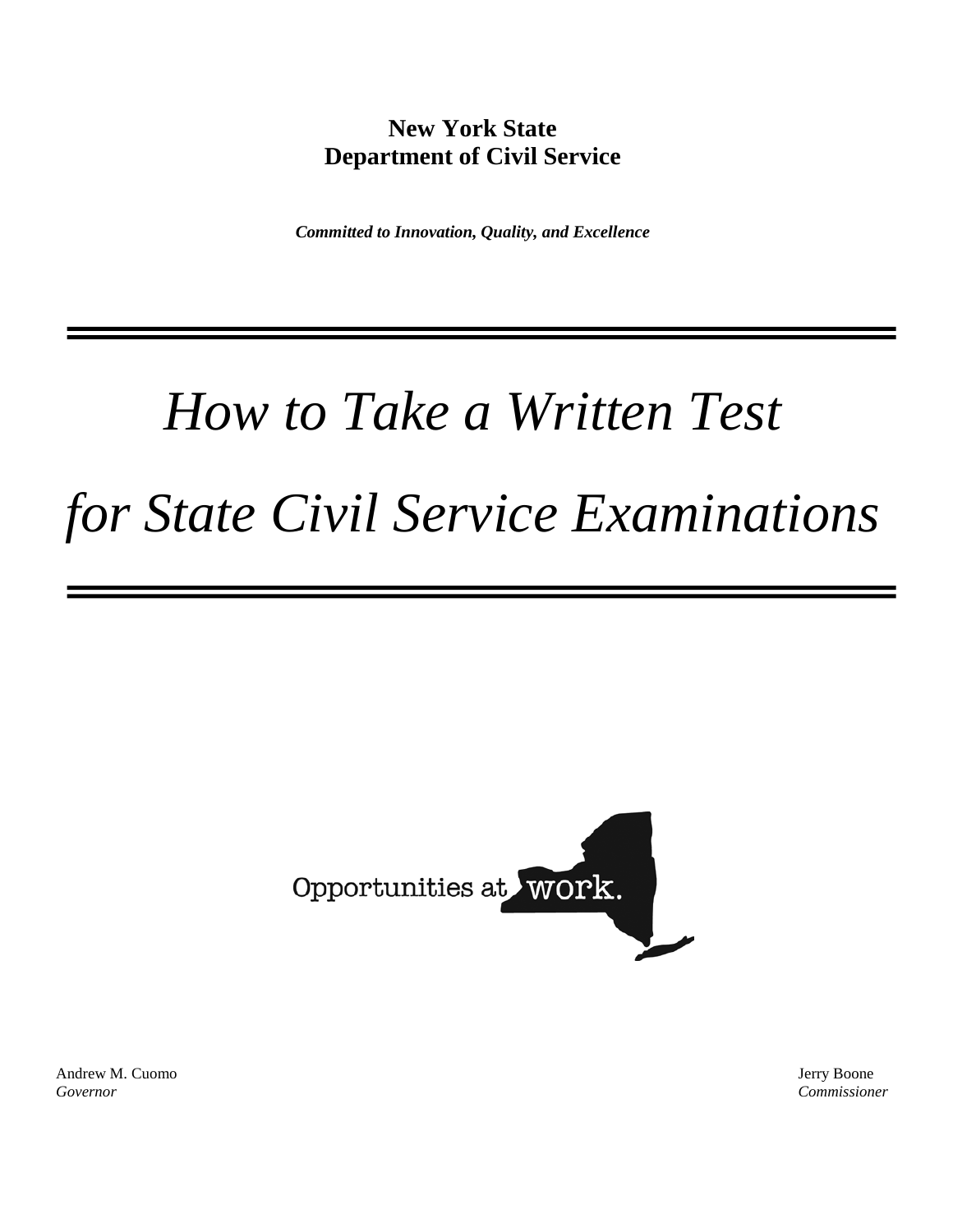## **Legal Disclaimer**

This guide is intended to be used as a practical and informative resource only and is not to be used as legal authority for any purpose. Specific legal authority comes exclusively from statute, rule and case law. We reserve the right to revise, modify or alter the contents of this guide at any time.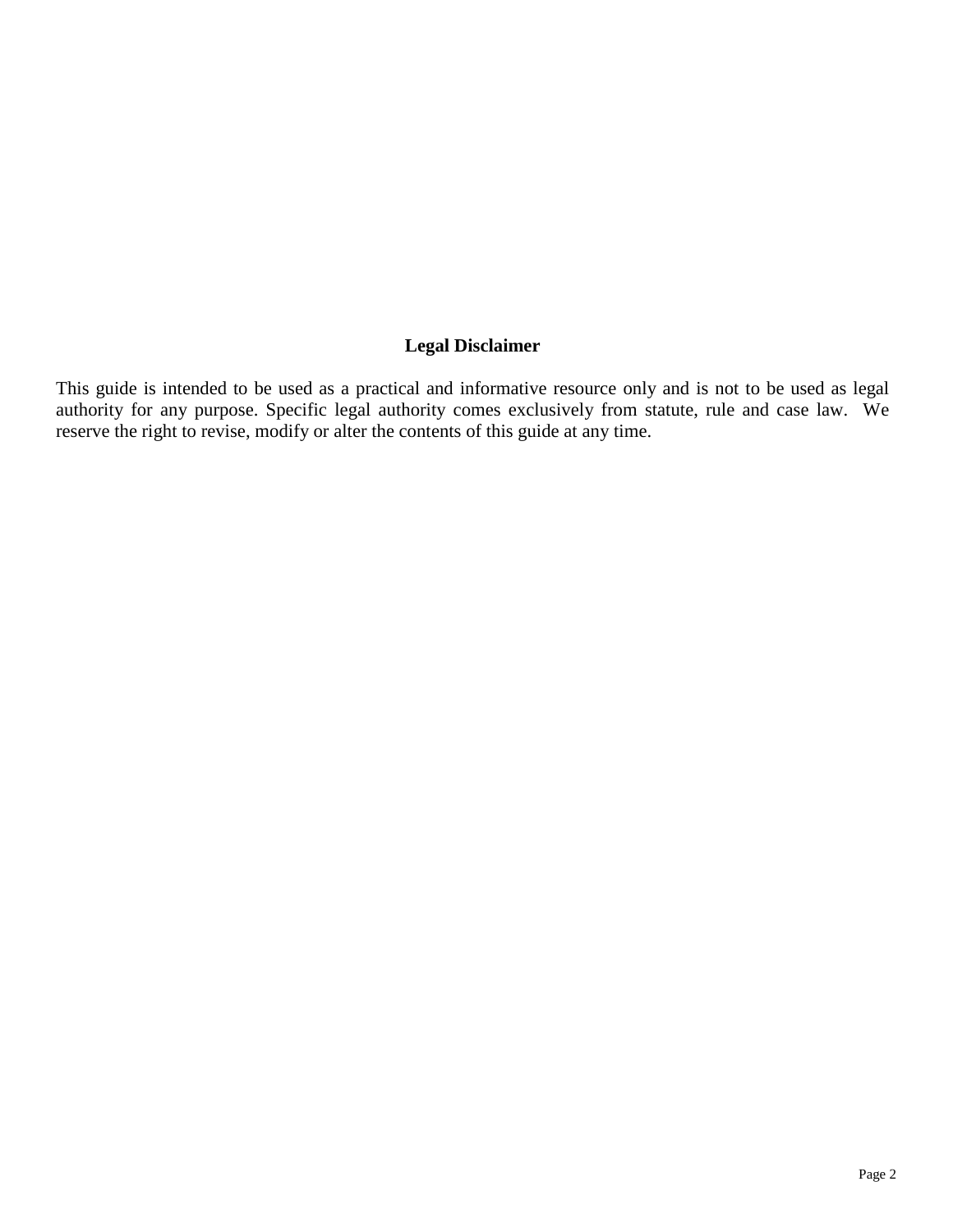The New York State Department of Civil Service has developed this guide to give you some general information on written tests for State civil service examinations prepared by the New York State Department of Civil Service. For information on job opportunities with the State of New York and how to participate in State civil service examinations, please visit our website at: http://www.cs.ny.gov/jobseeker/public/index.cfm

## **Table of Contents**

<span id="page-2-0"></span>

| 1.  |    |  |
|-----|----|--|
| 2.  |    |  |
| 3.  |    |  |
|     | 1. |  |
|     | 2. |  |
|     | 3. |  |
|     | 4. |  |
| 4.  |    |  |
| 5.  |    |  |
| 6.  |    |  |
| 7.  |    |  |
| 8.  |    |  |
| 9.  |    |  |
| 10. |    |  |
| 11. |    |  |
| 12. |    |  |
|     | 1. |  |
|     | 2. |  |
|     | 3. |  |
|     | 4. |  |
| 13. |    |  |
| 14. |    |  |
| 15. |    |  |
| 16. |    |  |
| 17. |    |  |
| 18. |    |  |
| 19. |    |  |
| 20. |    |  |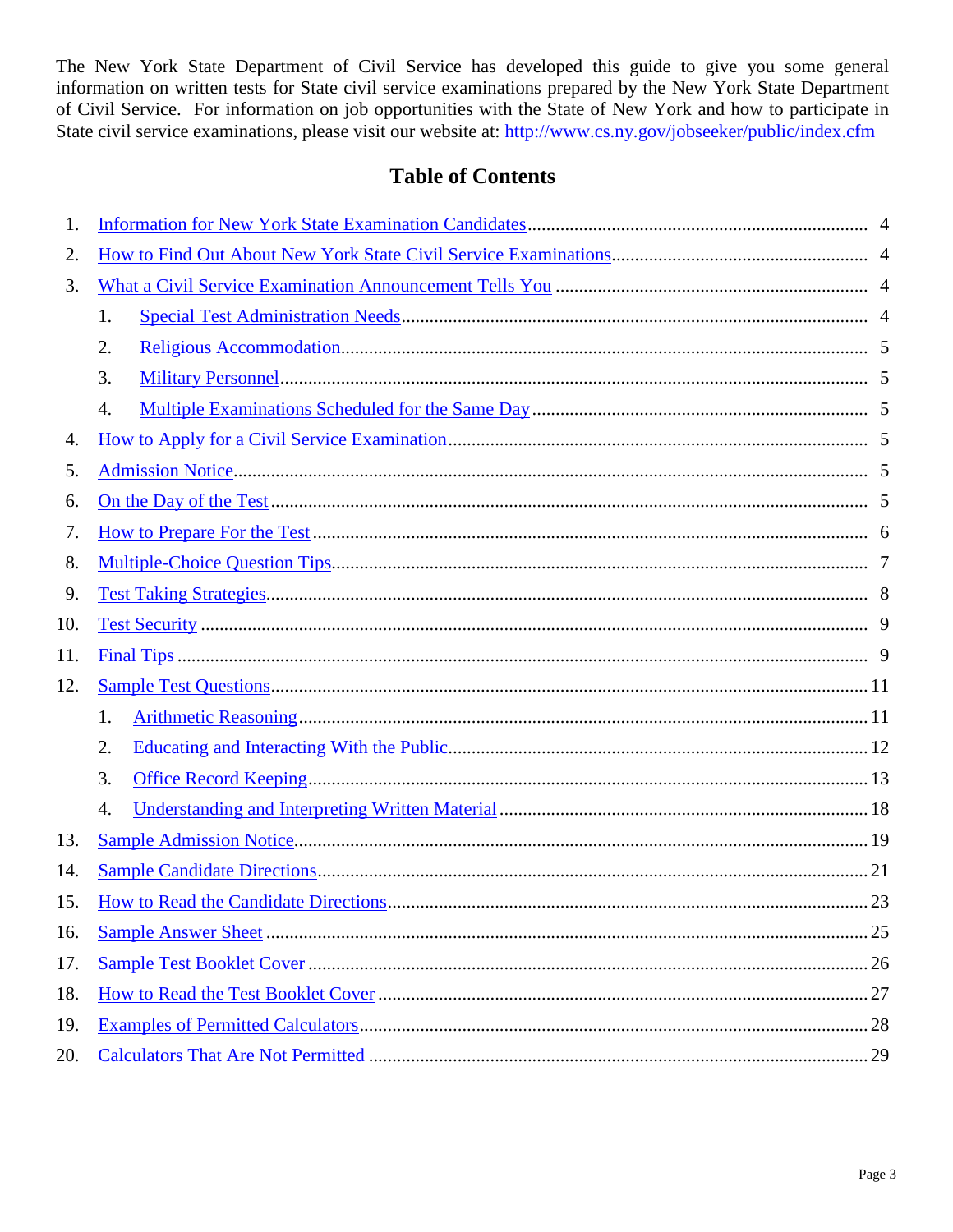#### <span id="page-3-0"></span>**Information for New York State [Examination](#page-2-0) Candidates**

New York State civil service examinations include one or more tests, which are designed to assess candidates' qualifications for jobs to be filled. Many examinations include a written test. A written test presents candidates with questions in a written format, such as multiple-choice, job simulation exercise, constructedresponse short answer or essay, or other written test format.

## <span id="page-3-1"></span>**[How to Find Out About New York State Civil Service Examinations](#page-2-0)**

The New York State Department of Civil Service publishes examination announcements on its website in the section, *Employment Opportunities with New York State*. Both current and old or "archived" announcements are available online at:<http://www.cs.ny.gov/jobseeker/public/index.cfm>.

The Department website also offers a *Stay Informed* section. The *Stay Informed* section includes a subscription service for email notification of new announcements. If you are interested in receiving new exam announcements via email, you may sign up online at: [http://www.cs.ny.gov/announ/emaillist.cfm.](http://www.cs.ny.gov/announ/emaillist.cfm)

### <span id="page-3-2"></span>**[What a Civil Service Examination Announcement Tells You](#page-2-0)**

Be sure to read the announcement carefully.

The announcement contains important information, such as:

- job title
- date of examination
- job location
- duties
- salary
- description of the test
- deadline date for filing applications
- how to apply
- fee information, if applicable

When a written test is part of the examination, the announcement describes the subject areas or "subtests" that will be covered. If a special test guide is available for the test, the announcement will state that this guide is available and tell you how to access this guide.

The announcement also includes information for candidates who require accommodations or special testing arrangements.

<span id="page-3-3"></span>**[Special Test Administration Needs:](#page-2-0)** Persons with disabilities who require an accommodation to participate in an examination must note this on their applications. Further information is available from the Test Administration Unit of the Department of Civil Service. In the Albany area, call 518-457-2487 [press 2, then press 2]. Outside of the Albany area, call toll free at 1-877-697-5627 [press 2, then press 2]. For TDD services, call NY Relay at 711 (requires a fee) or 1-800-662-1220.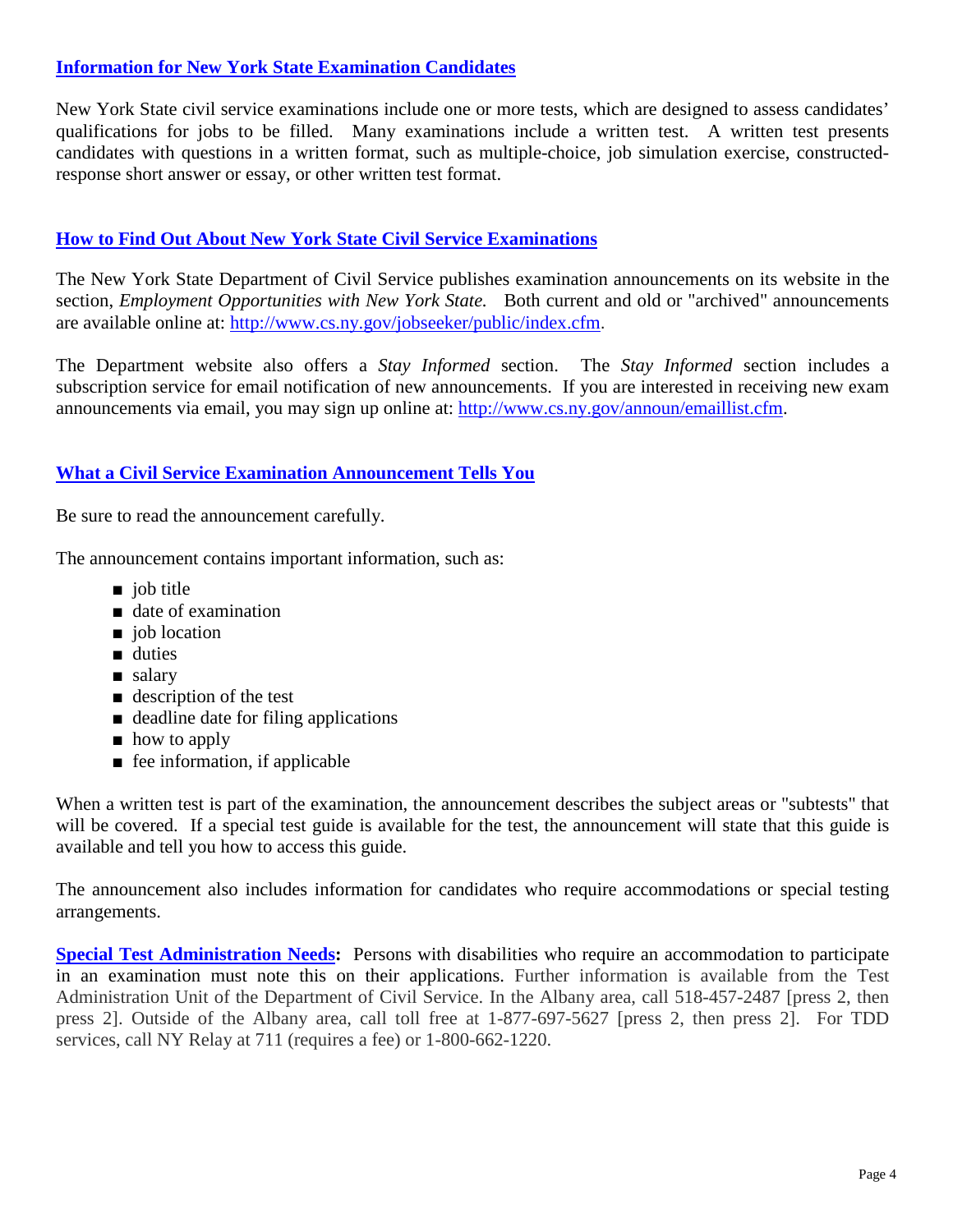- <span id="page-4-0"></span>**[Religious Accommodation:](#page-2-0)** Most written tests are held on Saturdays. If you cannot take the test on the announced test date, due to a conflict with a religious observance or practice, check the box under "Religious Accommodation" on your exam application. We will make arrangements for you to take the test on a different date (usually the following day).
- <span id="page-4-1"></span>**[Military Personnel:](#page-2-0)** Candidates wishing to request a military make-up examination for a State examination should contact the New York State Department of Civil Service's Test Administration Unit by email at: [TestAdministration@cs.state.ny.us](mailto:TestAdministration@cs.state.ny.us)
- <span id="page-4-2"></span>**[Multiple Examinations Scheduled for the Same Day:](#page-2-0)** If you apply for a New York State civil service examination and a municipal civil service examination, scheduled for the same date, given by a local jurisdiction (county, town, city) in New York State, outside New York City, you must take all tests at one test site. To make arrangements, you must call 518-474-6470 in the Albany area or toll free at 1-877-697-5627 [press 2, then press 1], no later than two weeks before the test date. All tests will be held at the State examination center.

#### <span id="page-4-3"></span>**[How to Apply for a Civil Service Examination](#page-2-0)**

The examination announcement will tell you *How to Apply.* You may be able to apply online or download the application for your exam. Be sure to carefully follow all instructions provided on the announcement and application. Complete and submit the application by the due date stated on the announcement. For most exams, you will be required to pay an application fee.

You are responsible for providing enough information on the application to show that you meet the minimum qualifications for the exam. After you submit your application, the Department will review your qualifications and notify you if you have been approved or disapproved to take the test.

#### <span id="page-4-4"></span>**[Admission Notice](#page-2-0)**

If your exam application is approved, the Department will send you an Admission Notice telling you when and where to report to take the test. (See the *[Sample Admission Notice](#page-18-0)* included in this guide.) If your test is scheduled for more than one test date, the Department will send a separate Admission Notice for each test date. If you have not received your Admission Notice three days before the test date, call the New York State Department of Civil Service at (518) 474-6470 in the Albany area or, toll free at 1-877-697-5627 [press 2, then press 1].

Allow plenty of time to travel to the test site, to find the correct location and to park, if necessary. Be sure to bring your Admission Notice with you to the test site, along with your photo identification, and two No. 2 pencils. Unless otherwise indicated, you may also bring a quiet, hand-held, solar- or battery-powered calculator and a quiet lunch or snack, if allowed. (See *[Examples of Permitted Calculators](#page-25-0)* and *[Calculators that](#page-26-0)  [are Not Permitted](#page-26-0)* included in this guide.) You will have to present your Admission Notice at the test center, so be sure to bring it with you on the day of the test.

#### <span id="page-4-5"></span>**[On the Day of the Test](#page-2-0)**

#### **Arrive at the Test Center Early**

To be admitted to the test, you must be report to the test center on the day and at the time printed on your Admission Notice. If you arrive late, you may not be admitted to the test.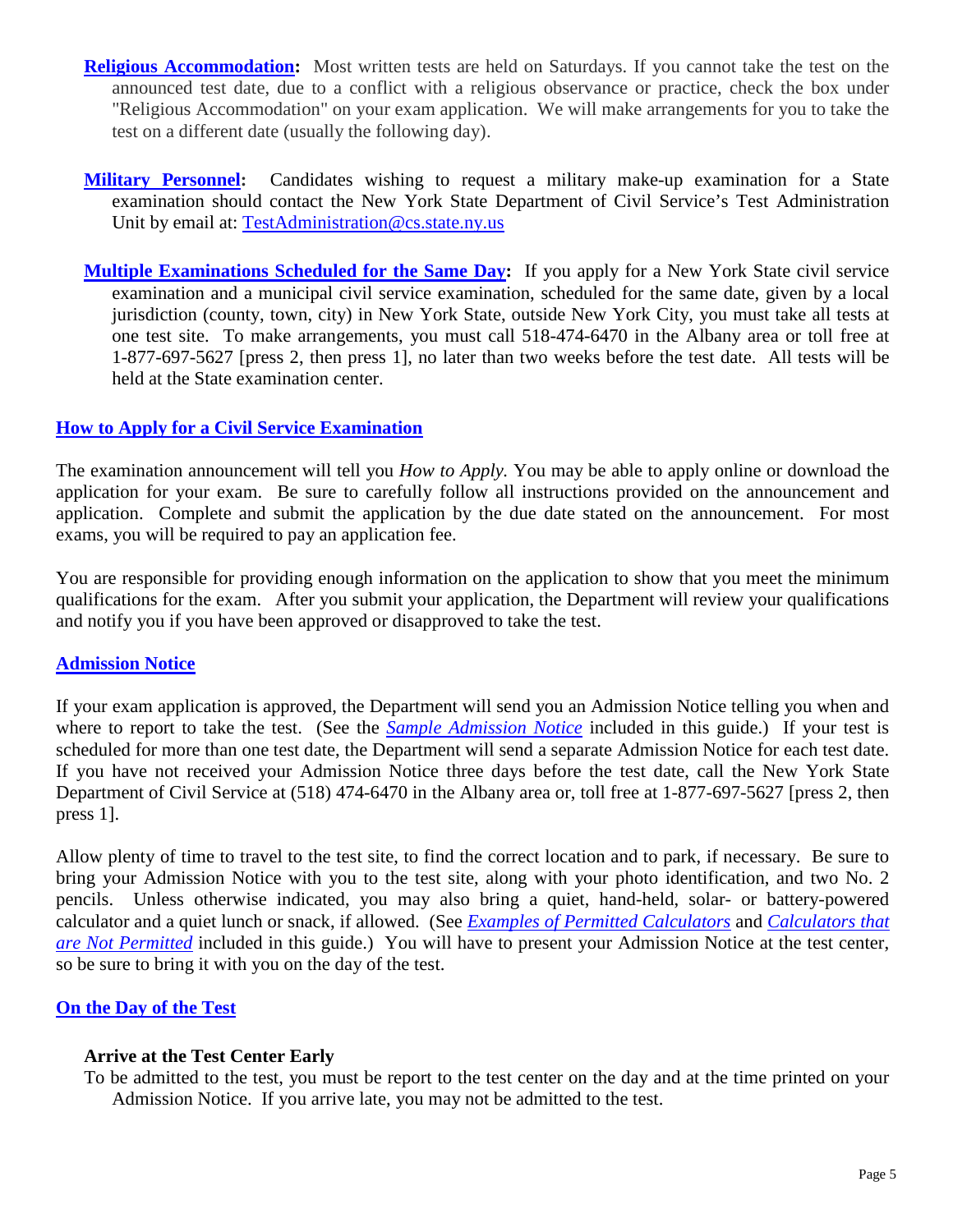#### **Bring Identification Showing your Name, Signature, and Photograph.**

Identification Policy: \*\*You **must** bring one piece of current, government-issued identification printed in English, in the name in which you applied to take the test, bearing your photograph and signature.\*\*

#### **No Cell Phones or Electronic/Communication Devices at the Test Site**

Do NOT bring cell phones, beepers, headphones, or any electronic or other communication devices to the test site. The use of such devices at the test site in the test room, hallways, restrooms, building, grounds, or other areas could result in your disqualification.

#### **No Smoking at the Test Site**

Smoking is strictly prohibited at all test centers, including buildings and grounds.

#### **Special Circumstances**

- If you and other members of your household are taking the same examination(s) and are scheduled for testing on different days or times, you MUST call one of the phone numbers below to notify us.
- For emergency situations occurring just before or on the test date, call the New York State Department of Civil Service at (518) 474-6470 in the Albany area or, toll free at 1-877-697-5627 [press 2, then press 1]. Staff are available during the week and on the test date to accept your calls.

#### <span id="page-5-0"></span>**How to [Prepare For the](#page-2-0) Test**

In most cases, you will have some time between when you apply for an examination and the date of the test. You can use this time to prepare yourself to do your best on the test date. Some general tips to help you prepare for a written, multiple-choice test are presented on the following pages. Some of these tips may help you prepare for other types of tests as well.

Many New York State Civil Service examinations include a written, multiple-choice test. The examination announcement lists the subject areas or "subtests" that the test will cover. Use this information to help prepare for the test.

The four subject areas or "subtests" listed below could be included on a written test for a fictional job title, *Services Representative 1:* (See the *Sample Test Questions* included in this guide.)

Arithmetic reasoning

Educating and interacting with the public

Office record keeping

Understanding and interpreting written material

Often, the name of the subject area will give you a good idea about what will be covered in that area. For example, "**Arithmetic Reasoning**" would cover solving arithmetic problems that involve addition, subtraction, multiplication, and division.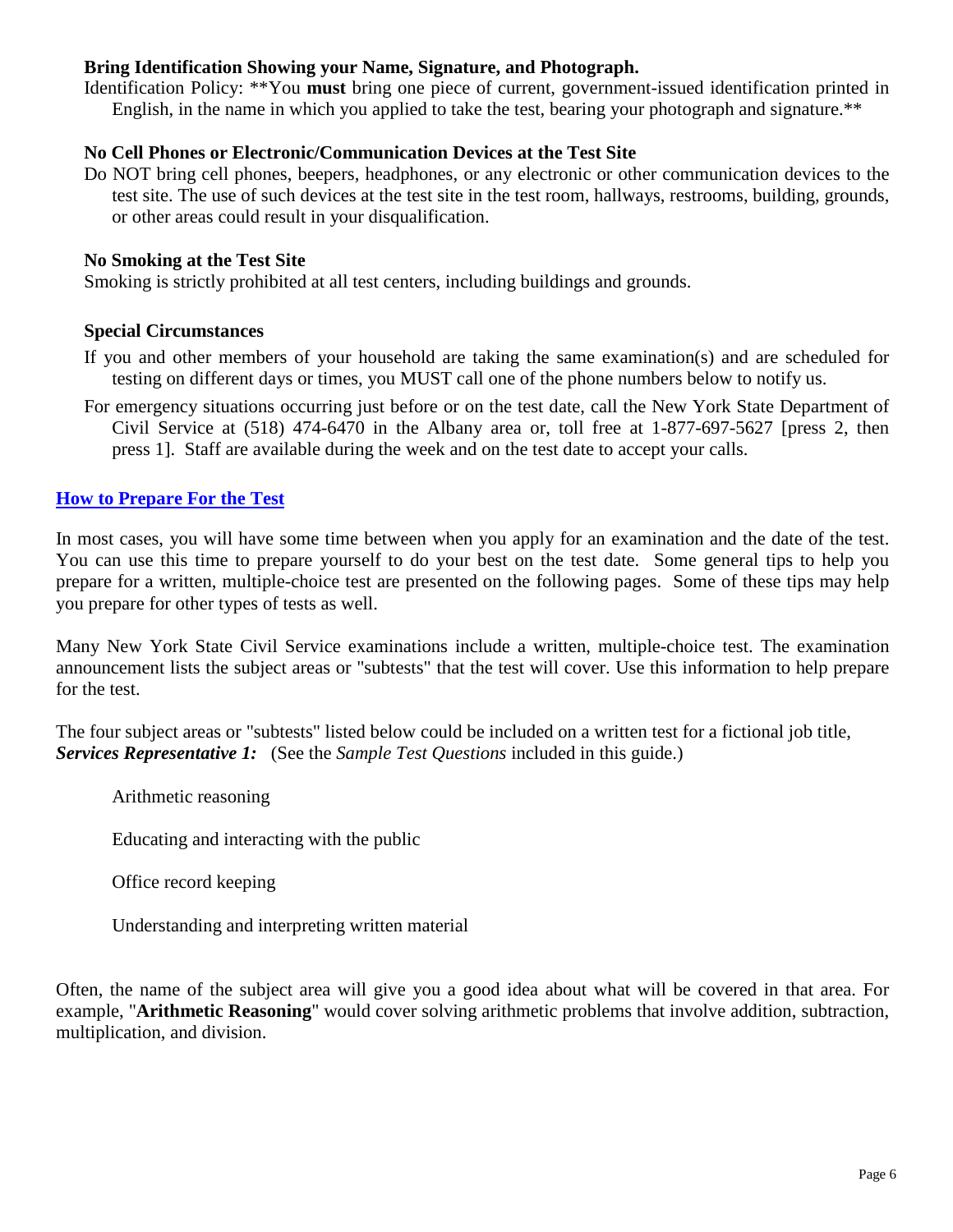For most written, multiple-choice tests, the announcement will also include a description of what each subject area will test. For example, a description of the subject area, "**Arithmetic reasoning**," might be:

*"*These questions test for the ability to solve arithmetic problems which are presented in sentence or short paragraph form. Knowledge of addition, subtraction, multiplication, and division is necessary. Questions may also involve the use of percents, decimals, and fractions.*"*

Certain words often appear in the titles and descriptions of subject areas covered in a written test. Some examples include:

- principles, practices, procedures, methods, techniques These words generally indicate that you will be asked about your *knowledge* of the principles, practices, procedures, methods, or techniques of the particular subject area.
- understanding, interpreting, applying, reasoning, solving These words generally indicate that you will be tested for the *skill* or *ability* in understanding, interpreting, applying, reasoning, or solving problems or information in the particular subject area.

#### <span id="page-6-0"></span>**[Multiple-Choice Question Tips](#page-2-0)**

Multiple-choice questions usually include a problem described in a question or incomplete statement and two or more possible answer choices. Read the problem and answer choices carefully. Then, select the one choice that best answers the question or best completes the statement.

Be sure to mark your answer as instructed on the scannable answer sheet provided. For most multiple-choice tests, your score will be based on the total number of questions that you answer correctly.

For most tests, the Department does not take points away from candidates for their wrong answers or apply a "correction for guessing." Therefore, it is to your advantage to answer every question, even if you are not sure which answer is correct.

You should mark only one answer for each question. If you mark more than one answer, that question will be considered incorrect, and you will not receive credit for your answers.

#### **Answering Multiple-Choice Questions:**

- Read the entire question carefully and try to answer it without referring to the answer choices.
- Look for any key words in the question that may help you select the correct answer from among the choices. Some common key words are: many, most, least, less, more, good, best, advantage, disadvantage, first, last, never, always, any, not, except, false, and true.
- Always read all of the possible answer alternatives carefully before jumping to the conclusion that a particular one must be the best.
- Use the process of elimination if the correct answer does not immediately occur to you. Eliminate obviously wrong answers and narrow your choice to the ones that directly answer the question. Then select the answer that most exactly answers the question.
- Do not be influenced by the length of the answer choices. The longest answer is not necessarily the correct one.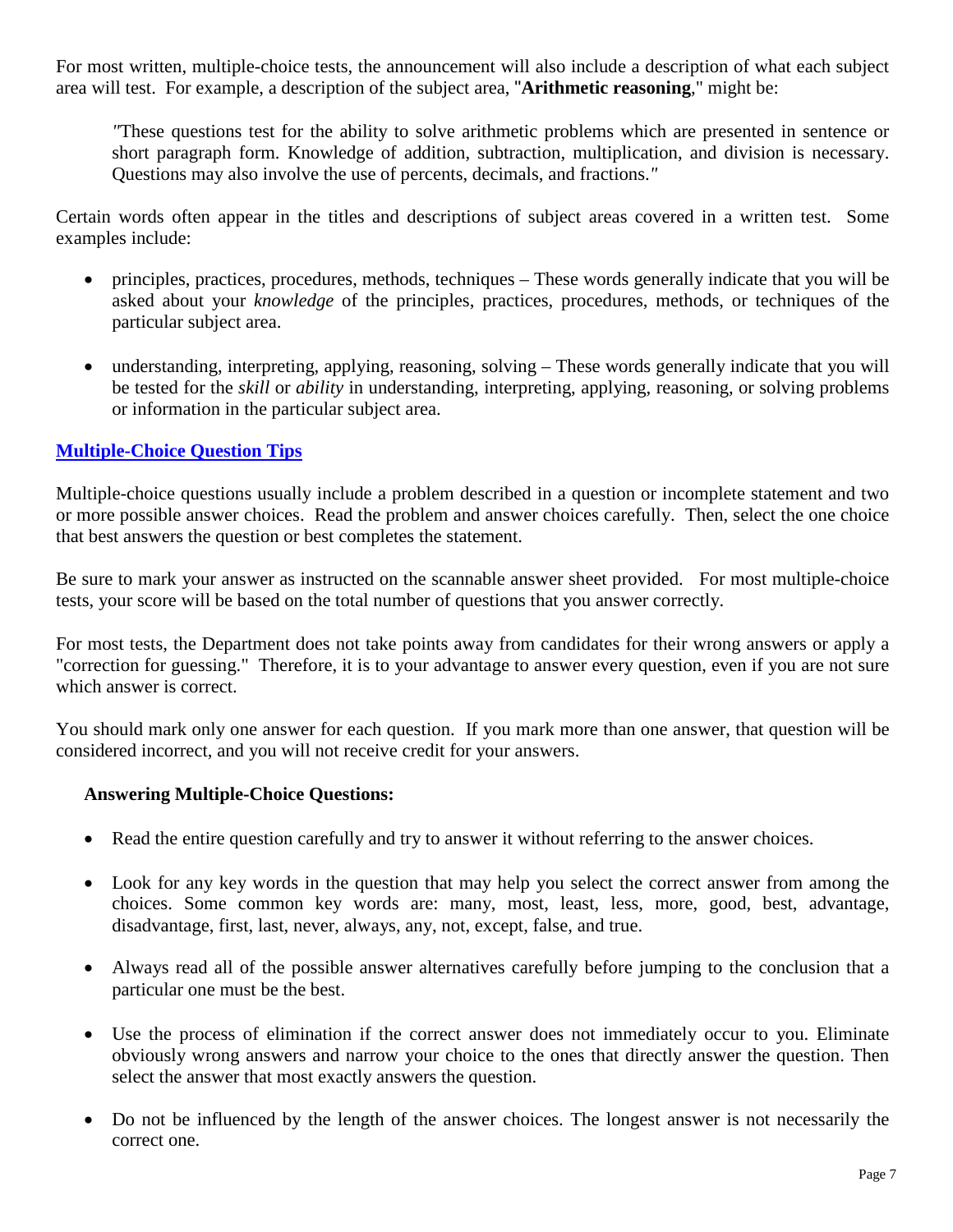- Do not select an answer choice just because it includes technical language. Answer choices using technical terminology may be included in order to see whether you know the difference between what "looks right" and what "is right."
- Determine the best answer using only the information supplied in the question, without making unwarranted assumptions. The correct answer is the one that works best for the situation described.

#### <span id="page-7-0"></span>**[Test Taking Strategies](#page-2-0)**

• **Read all directions, instructions, and test materials carefully.**

Carefully read and follow all directions and any special instructions for the test. If sample test materials are provided, review them to become familiar with the subject area and format. Read all test materials carefully. Be sure you fully understand the question or problem and the answer choices presented before you select and mark your answer.

#### • **Answer all questions designated for your examination(s).**

At the test site, you will be given Candidate Directions that identify the Test Booklet(s) and question numbers to be completed for each examination. (See the *Sample Candidate Directions*, *Sample Test Booklet Cover*, and instructions on how to read them included in this guide.)

\*\***You are responsible for determining which questions you are to answer, for making sure you have the correct Test Booklet(s), and for completing all test material required for your examination(s).\*\***

#### • **Mark your answers accurately on the separate, scannable answer sheet.**

At the test site, you will be given one or more Test Booklet(s) and a separate, scannable answer sheet for each Test Booklet. (See the *Sample Answer Sheet* included in this guide.) The completed answer sheets will be scanned and scored by computer. To receive full credit for your answers:

- $\checkmark$  Use a No. 2 pencil to mark your answers
- $\checkmark$  Fill in all identification information required for each answer sheet
- $\checkmark$  As you mark your answers, be sure the Test Booklet identified on the answer sheet matches the Test Booklet you are using.
- $\checkmark$  As you mark your answers, be sure the number and letter of the answer you mark on the answer sheet matches the question you are answering in the Test Booklet.

#### • **Budget your time wisely.**

The total time allowance is based on the amount of test material covered in a group of related examinations or "series." The maximum time allowance for any single test date is **eight hours**; however, time allowances vary with examination series and yours **may be less**. If you need to know the total time allowance for your written test before the test date, you may contact this Department for that information.

At the test site, on the day of the test, make note of the total time allowance, the starting and stopping times, and the test materials that you must complete for your examination(s).

After the Monitor announces that you may begin the test, you may look over your test materials to help you estimate how much time you will need to complete each part. Keep track of the time as you are working. If you skip over some questions, be sure to come back to them before you complete the test and turn in your test materials.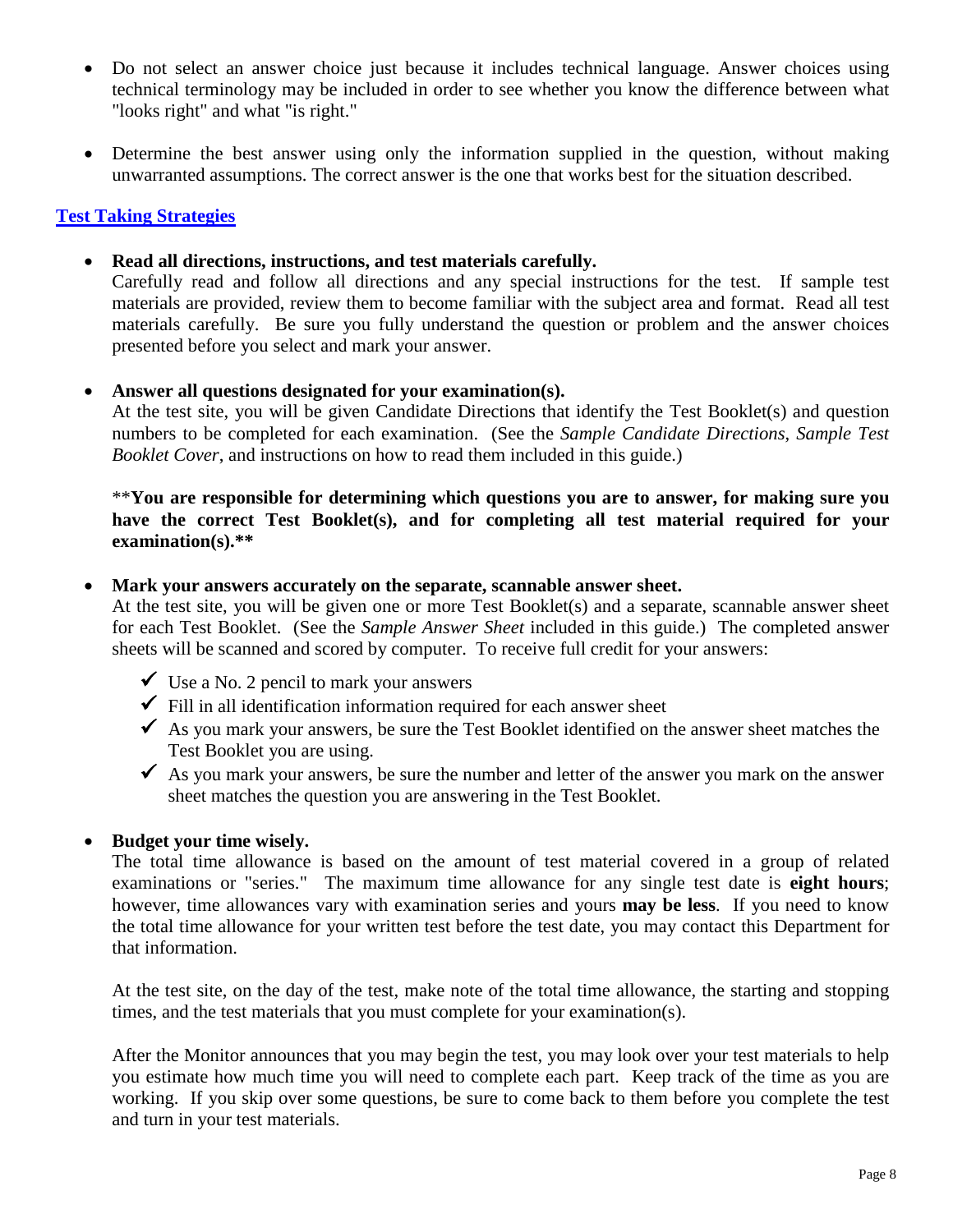#### <span id="page-8-0"></span>**[Test Security](#page-2-0)**

All written test materials for these examinations are the property of the New York State Department of Civil Service. Candidates must not remove test material from the test site or reproduce, reconstruct, or discuss the test content with others.

#### **Actions that could lead to Disqualification:**

When you take your exam the following warning will appear on the cover of all test booklet(s):

**WARNING:** This booklet, the test questions, the key answers, your answers, scratch papers, notes, and all other material relating to this test are the property of the New York State Department of Civil Service. Candidates may not remove copies of this material from the premises of the test or review room. Any removal, reproduction, reconstruction, transcription, or other use of this material, including reconstruction or transcription from memory after administration of this test, may be considered an illegal act pursuant to Civil Service Law section 50(11) and thereby be punishable by imprisonment and/or fine.

Unauthorized possession or disclosure of the test material is prohibited by law. Candidates found to have violated test security may be disqualified from their examination(s) and may also be disqualified from taking any civil service examination for five years. In some cases, violations may also result in disciplinary action, fine, or imprisonment.

Other actions may also lead to disqualification. Any use of a cell phone or communication device during the test may result in the candidate's disqualification. Failure to follow written and oral instructions may also be grounds for disqualification.

Disqualification is based on state and local regulation and policy; specific circumstances are considered in reviewing each incident when a disqualification is considered.

#### **A few final words of caution:**

- Do **not** remove any test material from the test room and do not paraphrase, reconstruct, or reproduce the test material in any way, either orally or in writing.
- Do **not** discuss the test material with others. Not all candidates take the test on the same day, and you may unknowingly pass along information to a candidate who has not yet taken the test.
- Be careful to follow instructions and observe test security requirements before, during, and after the test.

#### <span id="page-8-1"></span>**[Final Tips](#page-2-0)**

#### **Before the test ...**

- Review this guide, the subtest titles, descriptions, and any sample test materials available to familiarize yourself with what the test will cover.
- Study and review the subject areas to be covered on the test.

#### **On the day of the test ...**

- Allow yourself enough time for traveling to the test site and locating your test room.
- Bring your Admission Notice, two No. 2 pencils, and a photo ID containing your signature, and any other items allowed. **\*\*Please refer to your admission notice for items that are allowed.\*\***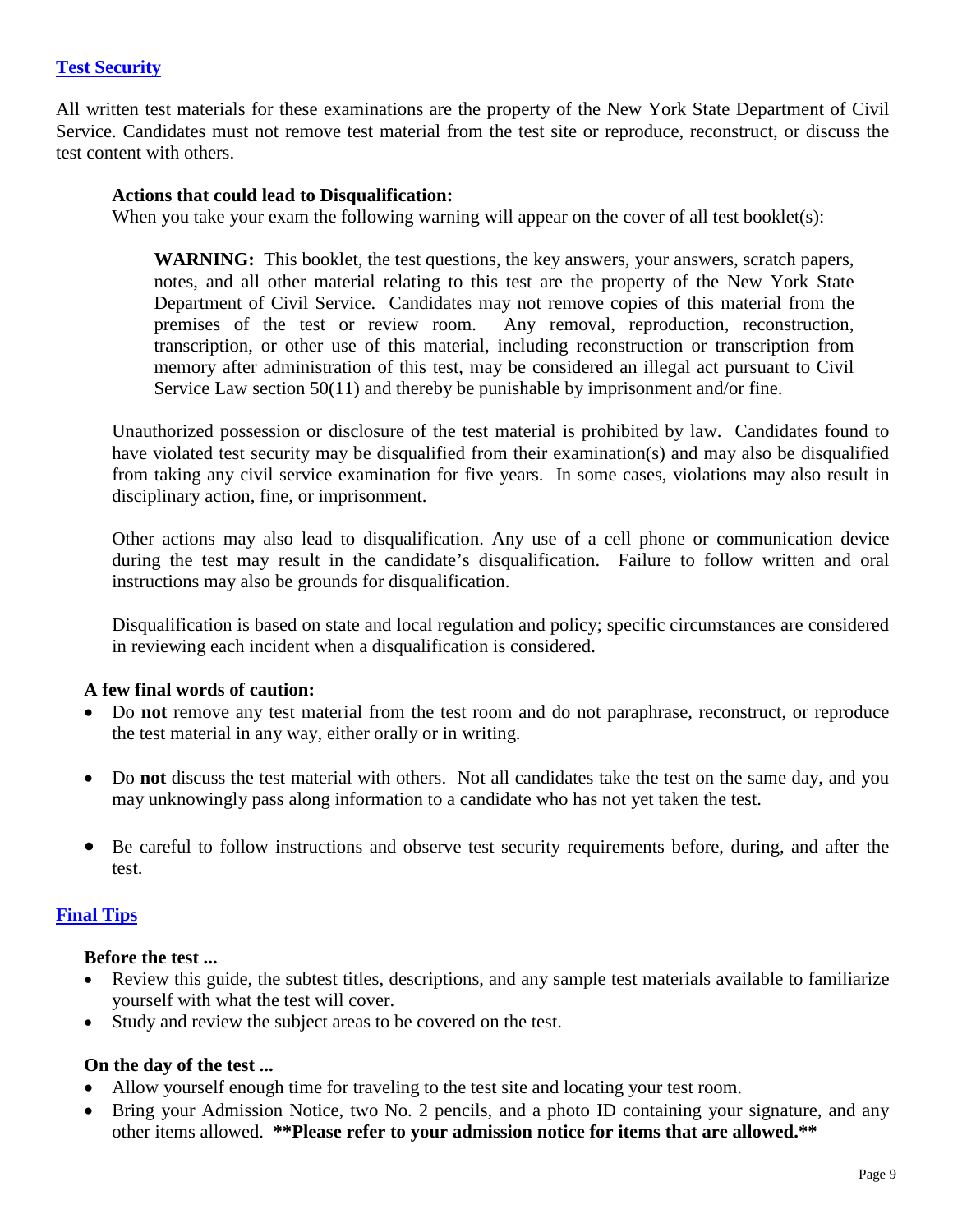- Unless otherwise indicated on your admission notice or the examination announcement, you may bring a quiet, hand-held, solar- or battery-powered calculator.
- Do **NOT** bring any device with a typewriter keyboard, such as a "Spell Checker," "Personal Digital Assistant (PDA)," "Address Book," "Language Translator," "Dictionary," or other, similar device to the test site.
- Do **NOT** bring cell phones, beepers, headphones, or any electronic or other communication devices to the test site. The use of such devices at the test site in the test room, hallways, restrooms, building, grounds, or other areas could result in your disqualification.
- Do **NOT** bring books or reference materials to the test site.
- Do **NOT** bring this guide or sample test materials to the test site.

#### **During the test ...**

- Read and follow all directions on your Admission Notice and test administration materials, including candidate directions, test booklets, and answer sheets.
- Follow the Monitor's instructions; raise your hand if you have questions or need help.
- Keep track of the time and organize your work accordingly.
- Do not look at the work of other people in the room or you may be disqualified.

#### **After the test ...**

• Continue to observe test security prohibitions by not removing any test materials from the test room, by not reconstructing or reproducing test materials, and by not discussing the test.

#### **Some Common Sense Suggestions:**

- Get plenty of rest the night before.
- Dress comfortably, in layers, so you can adapt to the temperature in the testing room.
- Eat breakfast.
- If you are not sure where the test site is, get directions to the site before the test date.
- Leave yourself plenty of time to get to the test site just in case there is traffic, you have car trouble, transportation problems, etc.
- Your attitude and approach to the test will influence how well you perform. A positive attitude will help you do your best.
- 

If you have questions, or if you need additional assistance for New York State civil service examinations:

- Email us at [cs.sm.examinfo@cs.ny.gov](mailto:cs.sm.examinfo@cs.ny.gov)
- Visit our "Examinations and Tests" FAQ page at<http://www.cs.ny.gov/home/faq/#exam>
- Call the Exams Information Desk at the Department of Civil Service in the Albany area at 518-457-6216 or outside of the Albany area toll free at 1-877-697-5627.

Samples of the test questions and materials mentioned in this guide are presented on the following pages.

This guide was developed to give you a better understanding of what to expect on a written test. We hope it will help you do your best on your test.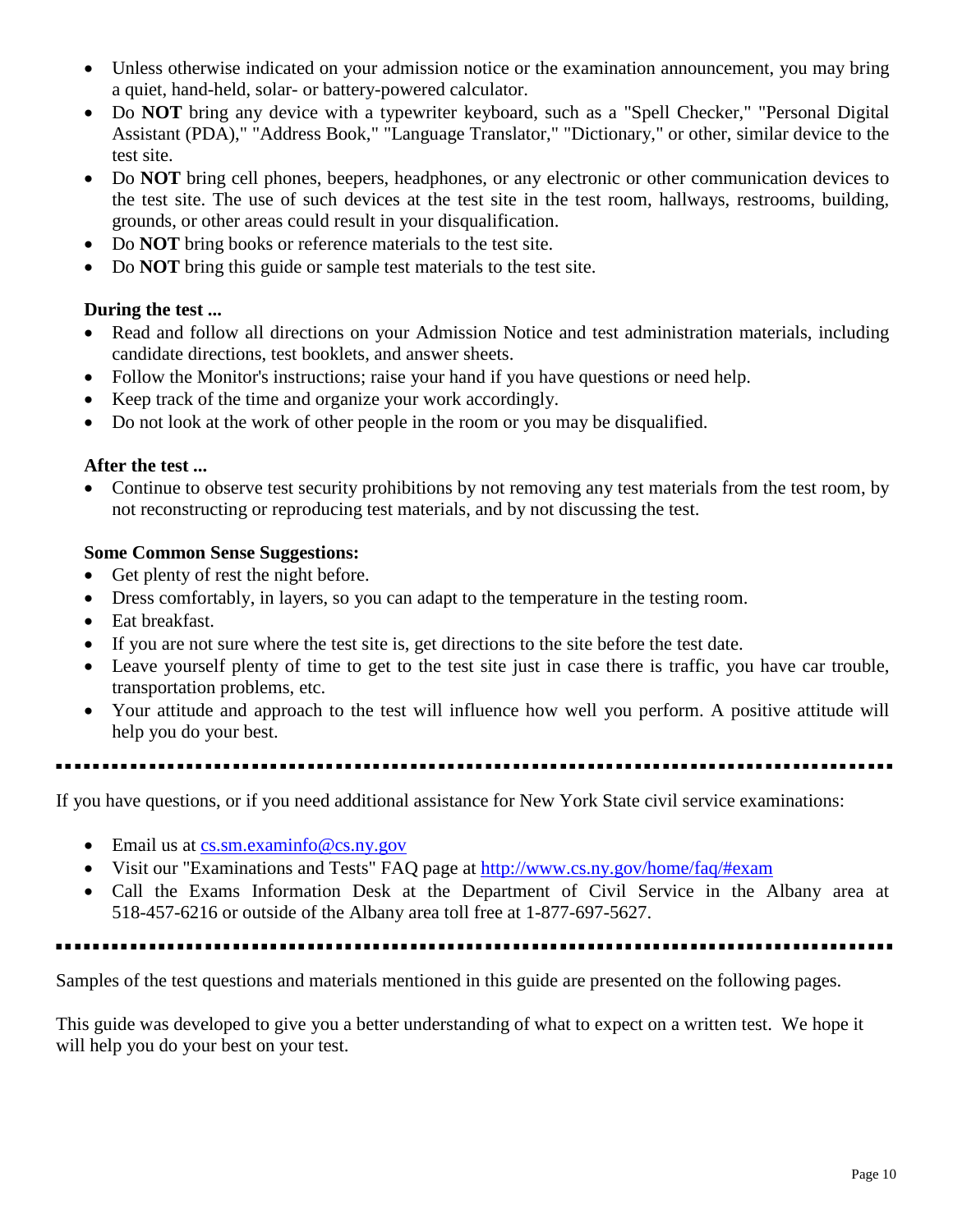#### <span id="page-10-0"></span>**[Sample Test Questions](#page-2-0)**

Sample questions for the *Services Representative 1*

*Subjects of Examination* on the examination announcement for the *Services Representative 1* listed four subject areas:

- Arithmetic reasoning
- Educating and interacting with the public
- Office record keeping
- Understanding and interpreting written material

<span id="page-10-1"></span>**[ARITHMETIC REASONING:](#page-2-0)** These questions test for the ability to solve arithmetic problems which are presented in sentence or short paragraph form. Knowledge of addition, subtraction, multiplication, and division is necessary. Questions may also involve the use of percents, decimals, and fractions.

**TEST TASK:** For each question, you must read the problem, understand the situation presented, decide what must be done to answer the question, and apply the appropriate arithmetic operation(s), in the correct order, in order to arrive at the correct answer.

#### **SAMPLE QUESTION:**

Of the 300 people working at a medical facility, 14% are clerks. How many workers at the medical facility are not clerks?

- A. 42
- B. 86
- C. 258
- D. 286

**SOLUTION:** *To answer this question correctly, you must first determine what percent of the people working at the medical facility are not clerks. Since 14% are clerks, 86% (100% minus 14%) are not clerks. You must then convert 86% to its decimal value, 0.86, and multiply 300 by 0.86, to determine what 86% of 300 is (the number of workers at the medical facility who are not clerks). Since 300 x 0.86 = 258, the number of workers at the medical facility who are not clerks is 258 (choice C).*

*The correct answer to this sample question is C.*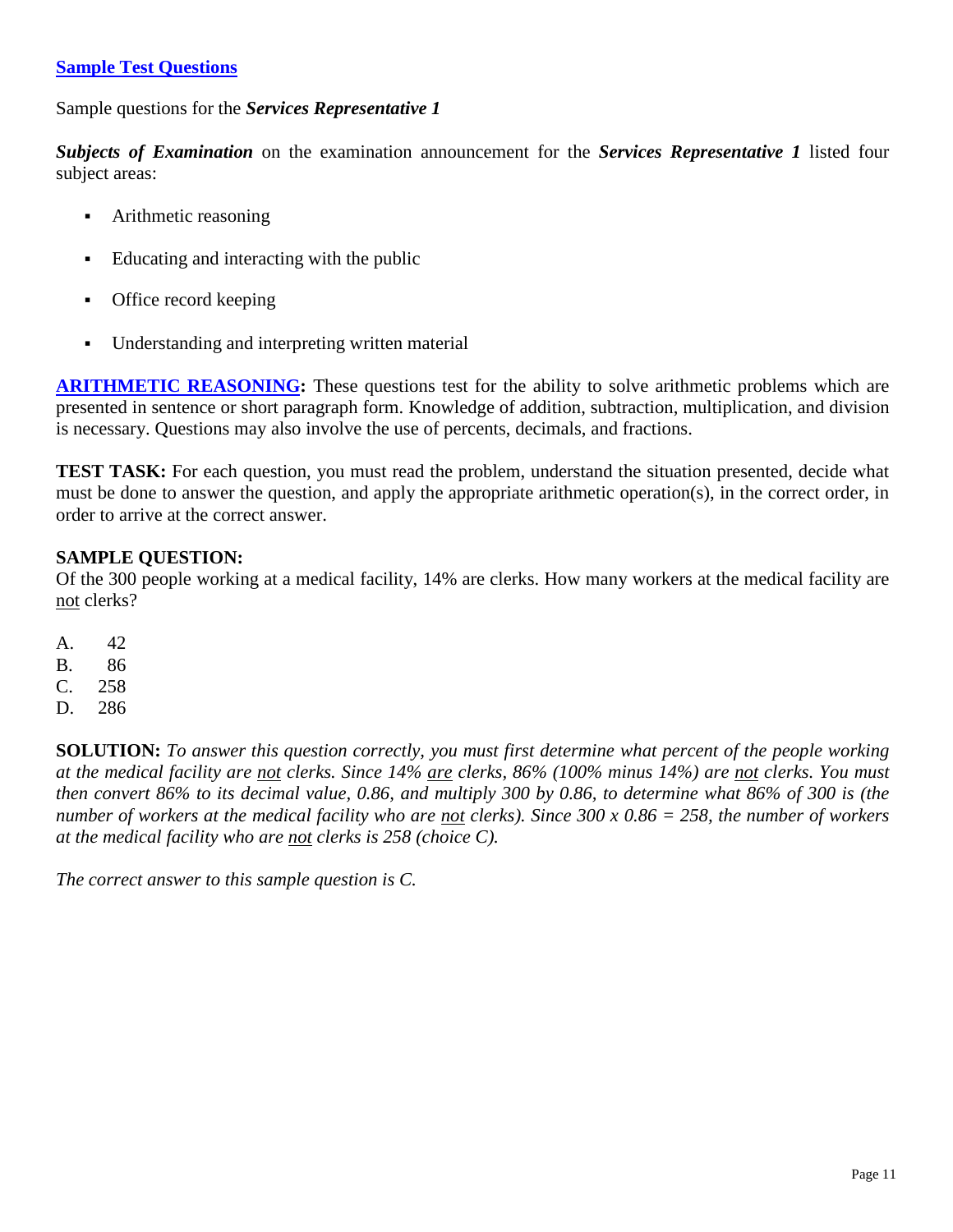<span id="page-11-0"></span>**[EDUCATING AND INTERACTING WITH THE PUBLIC:](#page-2-0)** These questions test for knowledge of techniques used to interact effectively with individual citizens and/or community groups, to educate or inform them about topics of concern, to publicize or clarify agency programs or policies, to negotiate conflicts or resolve complaints, and to represent one's agency or program in a manner in keeping with good public relations practices. Questions may also cover interacting with others in cooperative efforts of public outreach or service.

**TEST TASK:** You will be presented with a variety of situations in which you must apply knowledge of how best to interact with other people.

#### **SAMPLE QUESTION:**

A person approaches you expressing anger about a recent action by your department. Which one of the following should be your **first** response to this person?

- A. Interrupt to say you cannot discuss the situation until he calms down.
- B. Say you are sorry that he has been negatively affected by your department's action.
- C. Listen and express understanding that he has been upset by your department's action.
- D. Give him an explanation of the reasons for your department's action.

#### **SOLUTION:**

*Choice A is not correct. It would be inappropriate to interrupt. In addition, saying that you cannot discuss the situation until the person calms down will likely aggravate him further.* 

*Choice B is not correct. Apologizing for your department's action implies that the action was improper.* 

*Choice C is the correct answer to this question. By listening and expressing understanding that your department's action has upset him, you demonstrate that you have heard and understand his feelings and point of view.* 

*Choice D is not correct. While an explanation of the reasons for the action may be appropriate at a later time, at this moment the person is angry and would not be receptive to such an explanation.*

*The correct answer to this sample question is C.*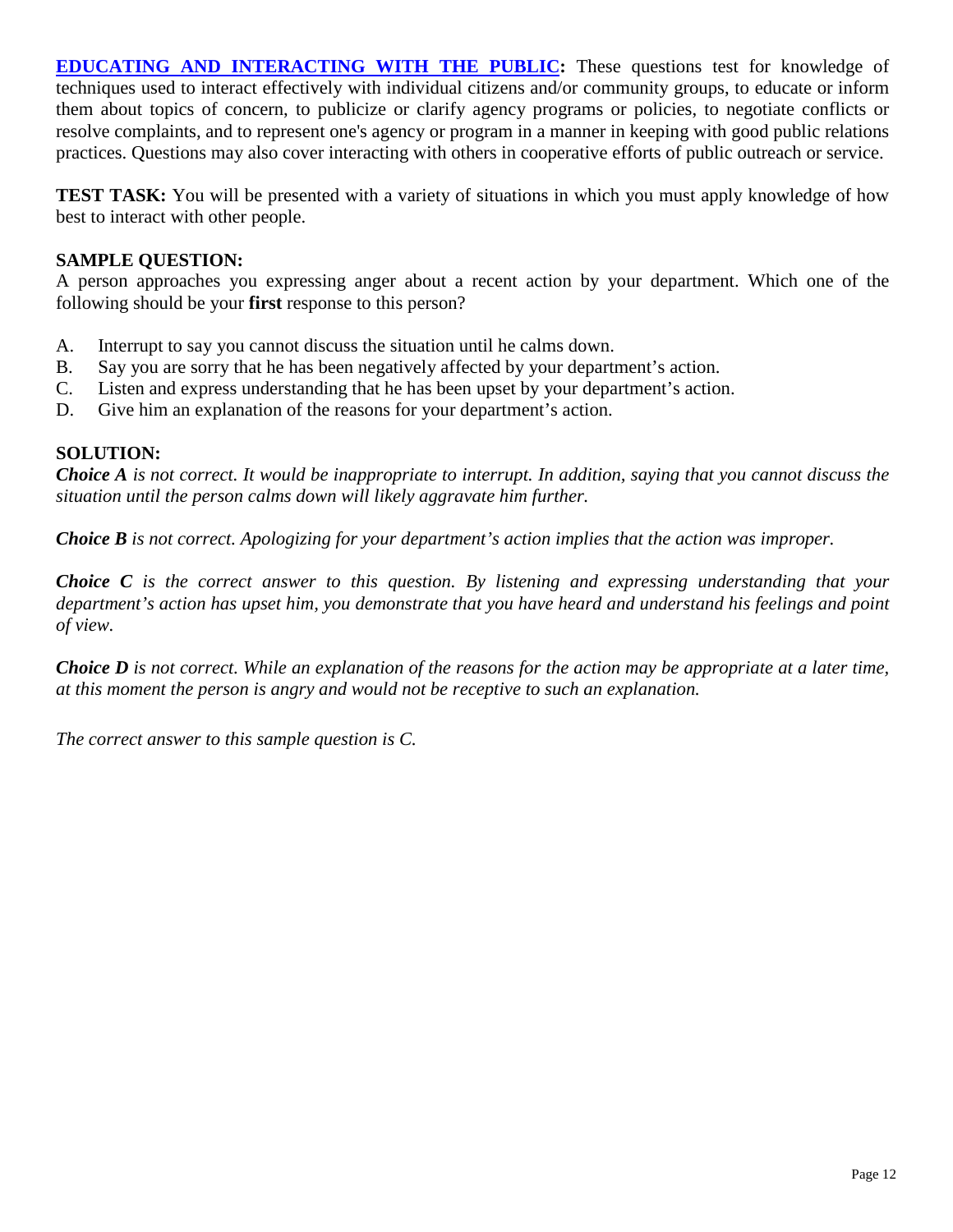<span id="page-12-0"></span>**[OFFICE RECORD KEEPING:](#page-2-0)** These questions test your ability to perform common office record keeping tasks. The test consists of two or more "sets" of questions, each set concerning a different problem. Typical record keeping problems might involve the organization or collation of data from several sources; scheduling; maintaining a record system using running balances; or completion of a table summarizing data using totals, subtotals, averages, and percents.

#### **TEST TASKS:**

The test consists of two or more "sets" of questions. Each set involves a different type of problem. Some examples of typical record keeping problems are:

- the organization or collation of data from several sources
- scheduling
- maintaining a record system using running balances
- completion of a table summarizing data using totals, subtotals, averages, and percents

**NOTE:** Only one type of problem set is presented in this Test Guide for this subject area. The actual test may or may not have a set of this type. It will certainly have at least one set involving a different type of problem.

On the following pages are two tables, three sample questions based on the tables, and the solutions to the questions. Please look at the tables, and read both the questions and the solutions carefully.

**DIRECTIONS FOR SAMPLE QUESTIONS:** Base your answers to the next three sample questions on the table, "Summary Report of Business Expenses for 2009." Complete as much of the report as you need to answer the sample questions. Use the information given in the summary report itself and in the table, "Report of Business Expenses, 3rd and 4th Quarters." Both tables are shown on the following page.

**See the Sample Questions and Solutions on the following pages.**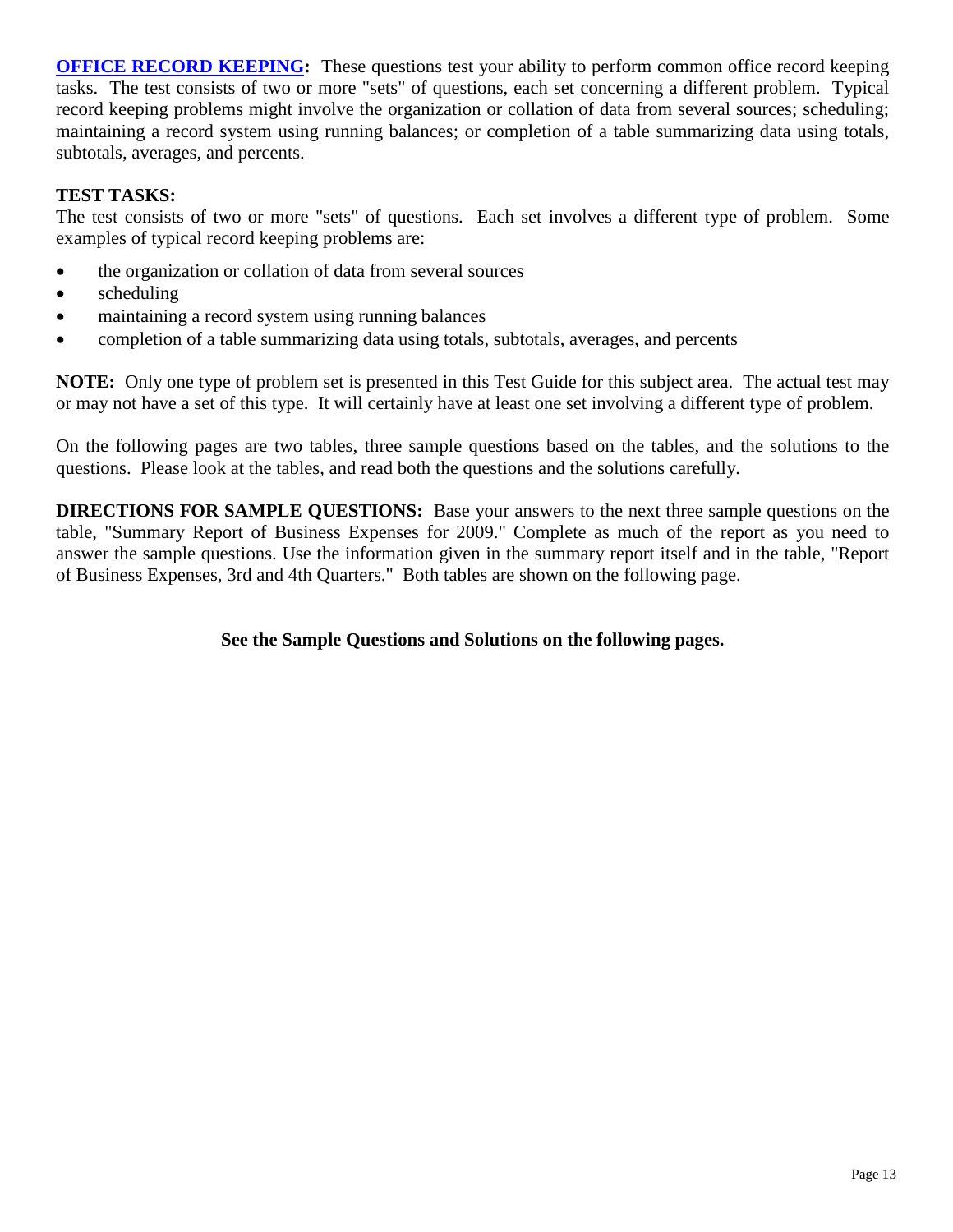|                           | 3rd Quarter |          | 4th Quarter |           |  |
|---------------------------|-------------|----------|-------------|-----------|--|
|                           | 2009        | 2008     | 2009        | 2008      |  |
| <b>Payroll Expenses</b>   | \$55,900    | \$47,800 | \$72,700    | \$65,100  |  |
| <b>Rental Expenses</b>    | 22,500      | 18,900   | 22,500      | 18,900    |  |
| <b>Equipment Expenses</b> |             |          |             |           |  |
| New Equipment             | 705         | 375      | 5,575       | 675       |  |
| Maintenance/Repair        | 2,860       | 3,000    | 3,140       | 3,400     |  |
| <b>Utility Expenses</b>   |             |          |             |           |  |
| Electricity               | 4,850       | 4,630    | 4,590       | 4,450     |  |
| Heat                      | 130         | 270      | 440         | 410       |  |
| <b>Employee Benefit</b>   |             |          |             |           |  |
| <b>Expenses</b>           | 18,450      | 15,850   | 24,100      | 21,550    |  |
| Employee contributions*   | $*2,500$    | $*2,200$ | $*3,350$    | $*3,040$  |  |
| <b>Total Net Business</b> |             |          |             |           |  |
| Expenses*                 |             | \$88,625 |             | \$111,445 |  |

| <b>SUMMARY REPORT OF BUSINESS EXPENSES FOR 2009</b>                                              |          |          |           |         |         |             |          |  |  |  |
|--------------------------------------------------------------------------------------------------|----------|----------|-----------|---------|---------|-------------|----------|--|--|--|
|                                                                                                  | 1st      | 2nd      | 1st       | 3rd     | 4th     | 2nd         | Total    |  |  |  |
|                                                                                                  | Quarter  | Quarter  | Half      | Quarter | Quarter | Half        | for Year |  |  |  |
| Payroll Expenses                                                                                 | \$81,800 | \$69,300 | \$151,100 |         |         | $\mathbf R$ |          |  |  |  |
| <b>Rental Expenses</b>                                                                           | 22,500   | 22,500   | 45,000    |         |         |             |          |  |  |  |
| <b>Equipment Expenses</b>                                                                        | 5,235    | 3,545    | 8,780     |         |         |             | S        |  |  |  |
| <b>Utility Expenses</b>                                                                          | 6,675    | 5,125    | 11,800    |         |         |             |          |  |  |  |
| <b>Employee Benefit</b>                                                                          |          |          |           |         |         |             |          |  |  |  |
| <b>Expenses</b>                                                                                  | 26,900   | 22,900   | 49,800    |         |         |             |          |  |  |  |
| Employee<br>contributions*                                                                       | $*3,750$ | $*3,200$ | $*6,950$  |         |         |             |          |  |  |  |
| <b>Total Net Business</b><br>Expenses* for 2009                                                  | 139,360  | 120,170  | 259,530   |         |         |             |          |  |  |  |
| <b>Total Net Business</b>                                                                        |          |          |           |         |         |             |          |  |  |  |
| Expenses* for 2008                                                                               |          |          | \$231,780 |         |         | \$200,070   |          |  |  |  |
| % Change **                                                                                      |          |          |           |         |         |             |          |  |  |  |
| *NOTE: Employee Contributions are subtracted from business expenses to obtain Total Net Business |          |          |           |         |         |             |          |  |  |  |
| Expenses                                                                                         |          |          |           |         |         |             |          |  |  |  |
| **NOTE: % Change is the % of increase in Total Net Business Expenses from 2008 to 2009.          |          |          |           |         |         |             |          |  |  |  |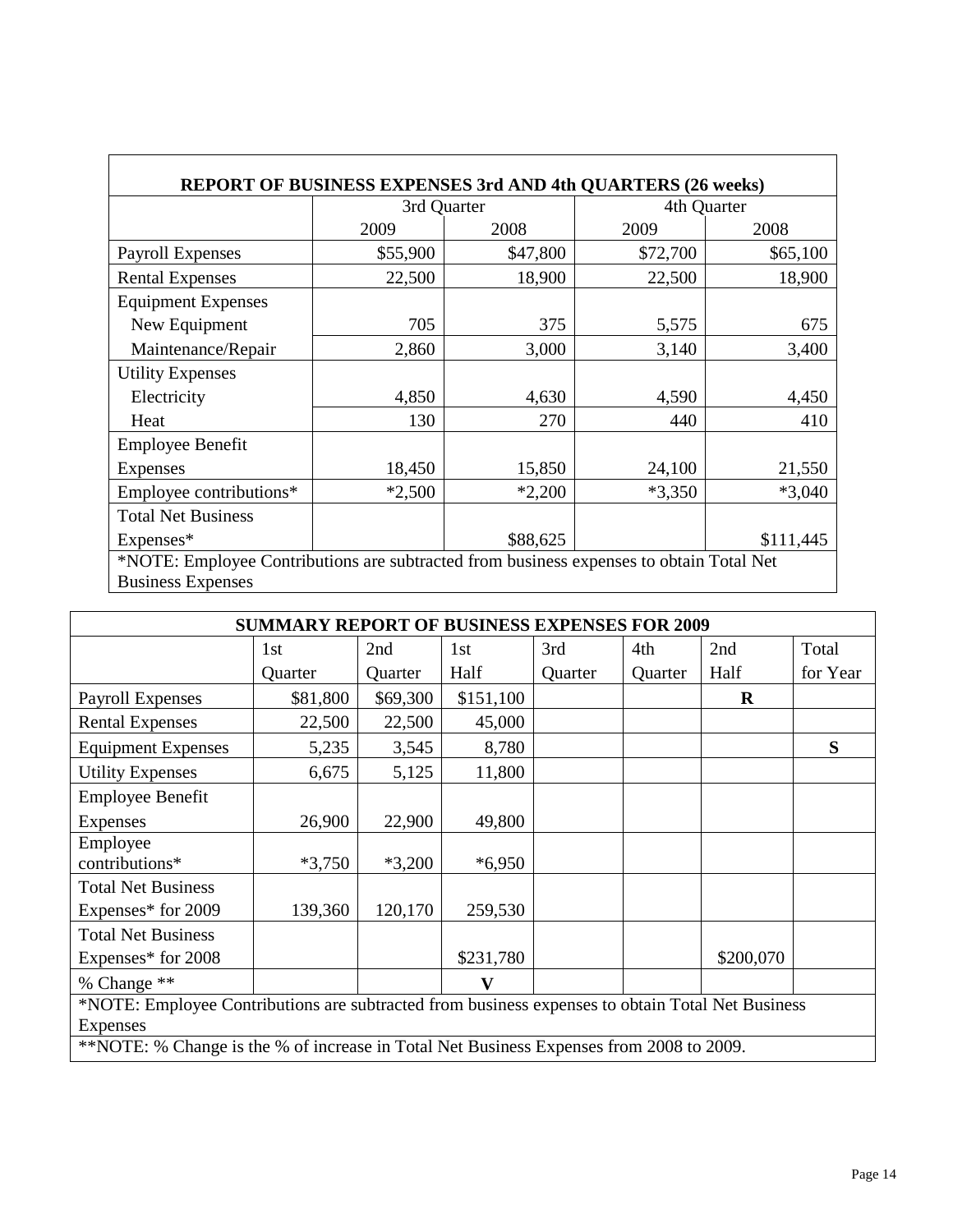#### **SAMPLE QUESTION 1:**

What is the value of **R**?

- A. \$112,900
- B. \$128,600
- C. \$137,800
- D. none of the above

*SOLUTION: To answer this question correctly you must calculate the value of R (the Payroll Expenses for the 2nd half of 2009).* 

- *The Payroll Expenses for the 3rd and 4th Quarters are shown in the table, "Report of Business Expenses 3rd and 4th Quarters." (Be careful to use the amounts for 2009, and not the amounts for 2008.)*
- *You must add the Payroll Expenses for the 3rd Quarter of 2009 (\$55,900) to the Payroll Expenses for the 4th Quarter of 2009 (\$72,700).*
- *The result is \$128,600.*

*The correct answer to this sample question is Choice B, which is \$128,600.*

### **SAMPLE QUESTION 2 is on the following page.**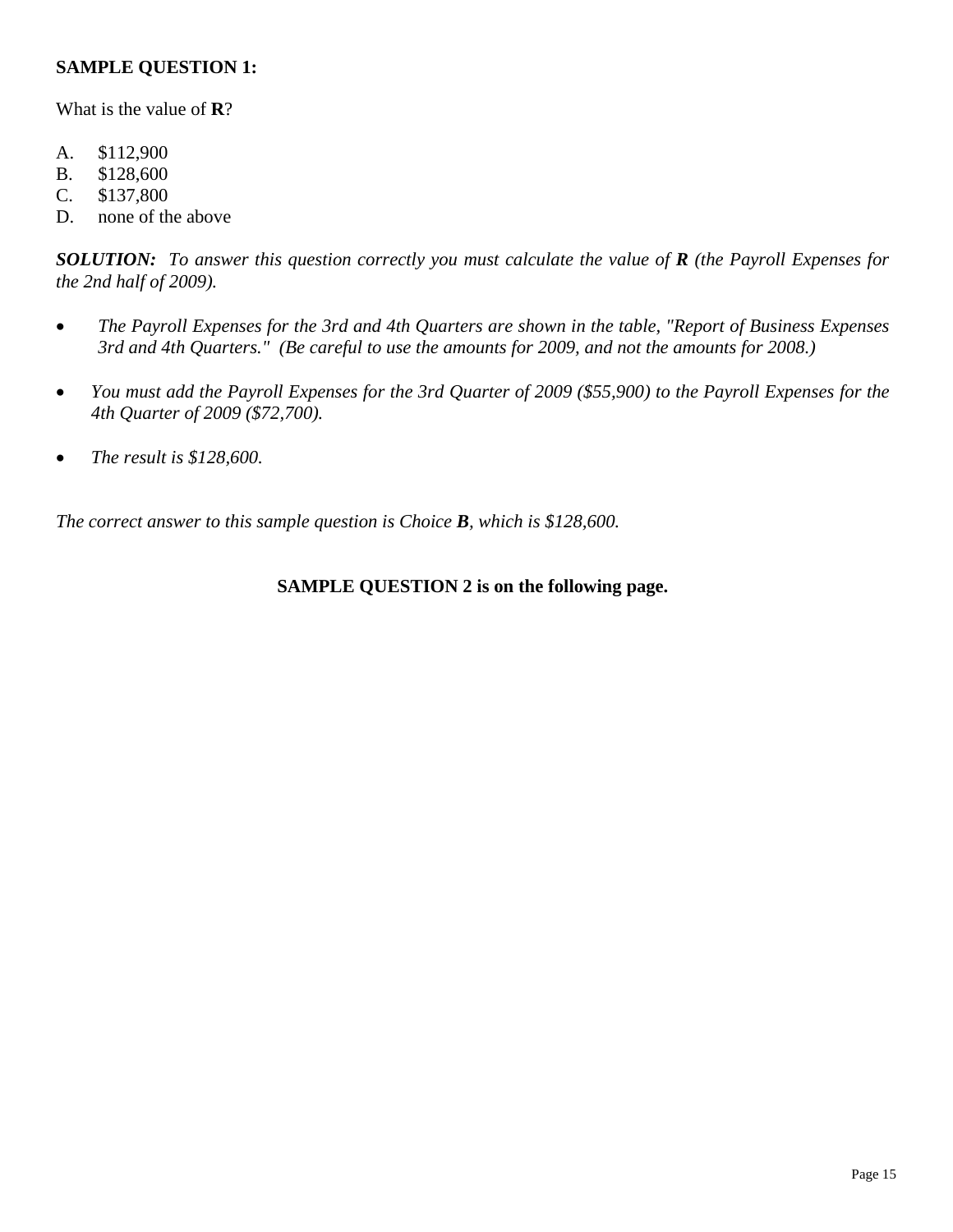#### **SAMPLE QUESTION 2:**

What is the value of **S**?

- A. \$ 8,780
- B. \$15,060
- C. \$16,230
- D. none of the above

*SOLUTION: To answer this question correctly you must calculate the value of S (the total Equipment Expenses for the year 2009).* 

- *You need to understand that Equipment Expenses are expenses for both New Equipment and for Maintenance/Repair.*
- *The Equipment Expenses for the 3rd and 4th Quarters are shown in the table, "Report of Business Expenses 3rd and 4th Quarters." (Again, be careful to use the amounts for 2009, and not the amounts for 2008.)*
- *You must add Equipment Expenses for the 3rd Quarter of 2009 (\$705 + \$2,860) to Equipment Expenses for the 4th Quarter of 2009 (\$5,575 + \$3,140) in order to calculate Equipment Expenses for the 2nd half of 2009.*
- $\bullet$   $\frac{$705 + $2,860 + $5,575 + $3,140 = $12,280.}$
- *You must then add Equipment Expenses for the 2nd half of 2009 to Equipment Expenses for the 1st half of 2009, in order to calculate Equipment Expenses for the whole year.*
- *Equipment Expenses for the 1st half of 2009 are shown in the table, "Summary Report of Business Expenses for 2009."*
- *\$12,280 + 8,780 = \$21,060. This is the value of S, the total Equipment Expenses for the year 2009.*

*Since none of the A, B, or C choices is \$21,060, the correct answer to this sample question is Choice D, "none of the above."*

#### **SAMPLE QUESTION 3 is on the following page.**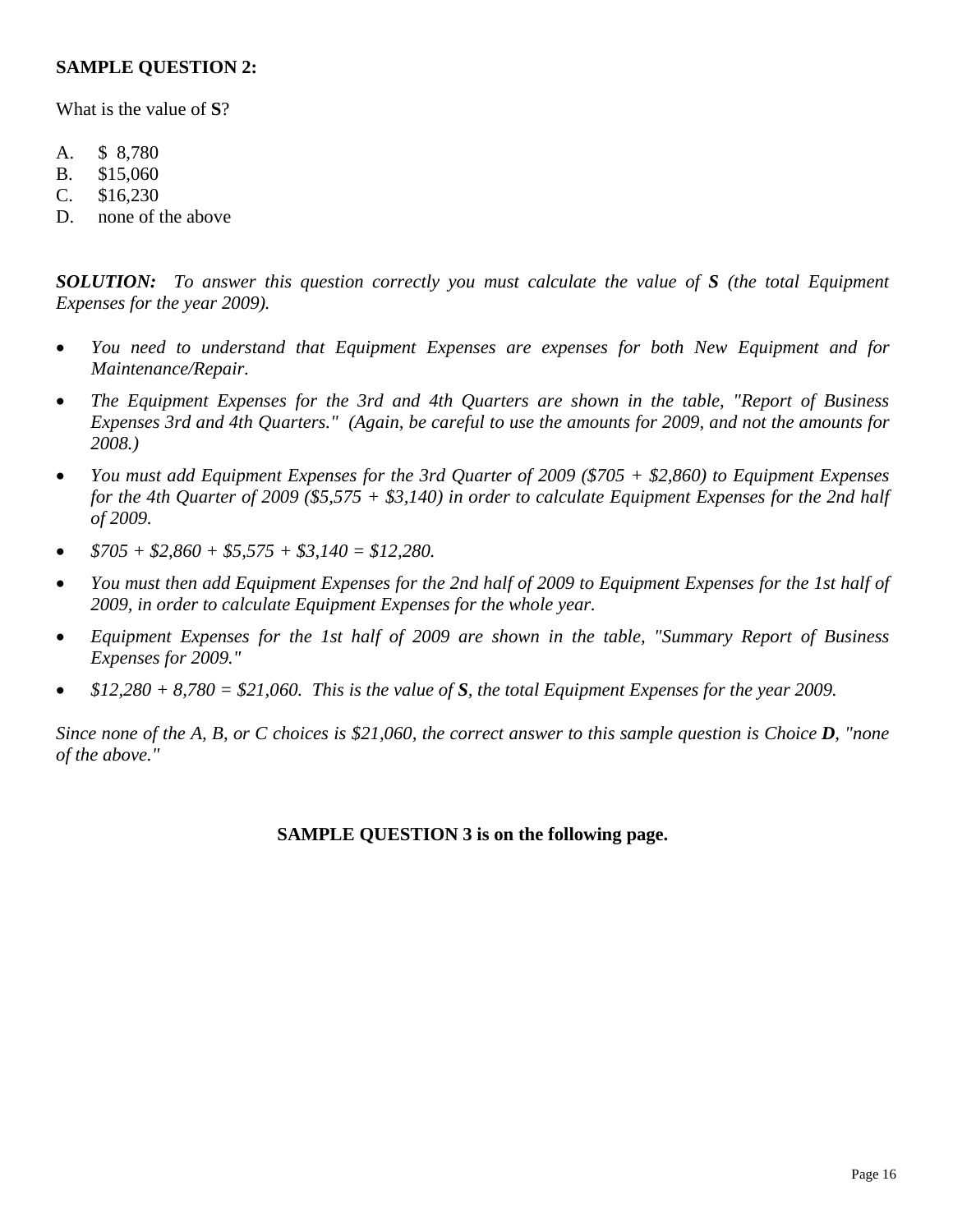#### **SAMPLE QUESTION 3:**

Which one of the following is closest to the value of **V**?

- A. 10%
- B. 11%
- C. 12%
- D. 28%

*SOLUTION: To answer this question correctly you must calculate the value of V (the percent change in Total Net Business Expenses from the 1st half of 2008 to the 1st half of 2009).*

- *You must first calculate the amount of change in Total Net Business Expenses from the 1st half of 2008 to the 1st half of 2009.*
- *Subtract the Total Net Business Expenses for the 1st half of 2008 (\$231,780) from the Total Net Business Expenses for the 1st half of 2009 (\$259,530).*
- *The result is \$27,750.*
- *You must then calculate the percent change from the 1st half of 2008 to the 1st half of 2009. Since the percent change is from the 1st half of 2008, the basis of the comparison is the Total Net Business Expenses for the 1st half of 2008.*
- *Divide the amount of the change by the Total Net Business Expenses for the 1st half of 2008.*
- *\$27,750 divided by \$231,780 = .119726, or 11.9726%*
- *This is closest to 12%.*

*The correct answer to this sample question is Choice C, which is 12%.*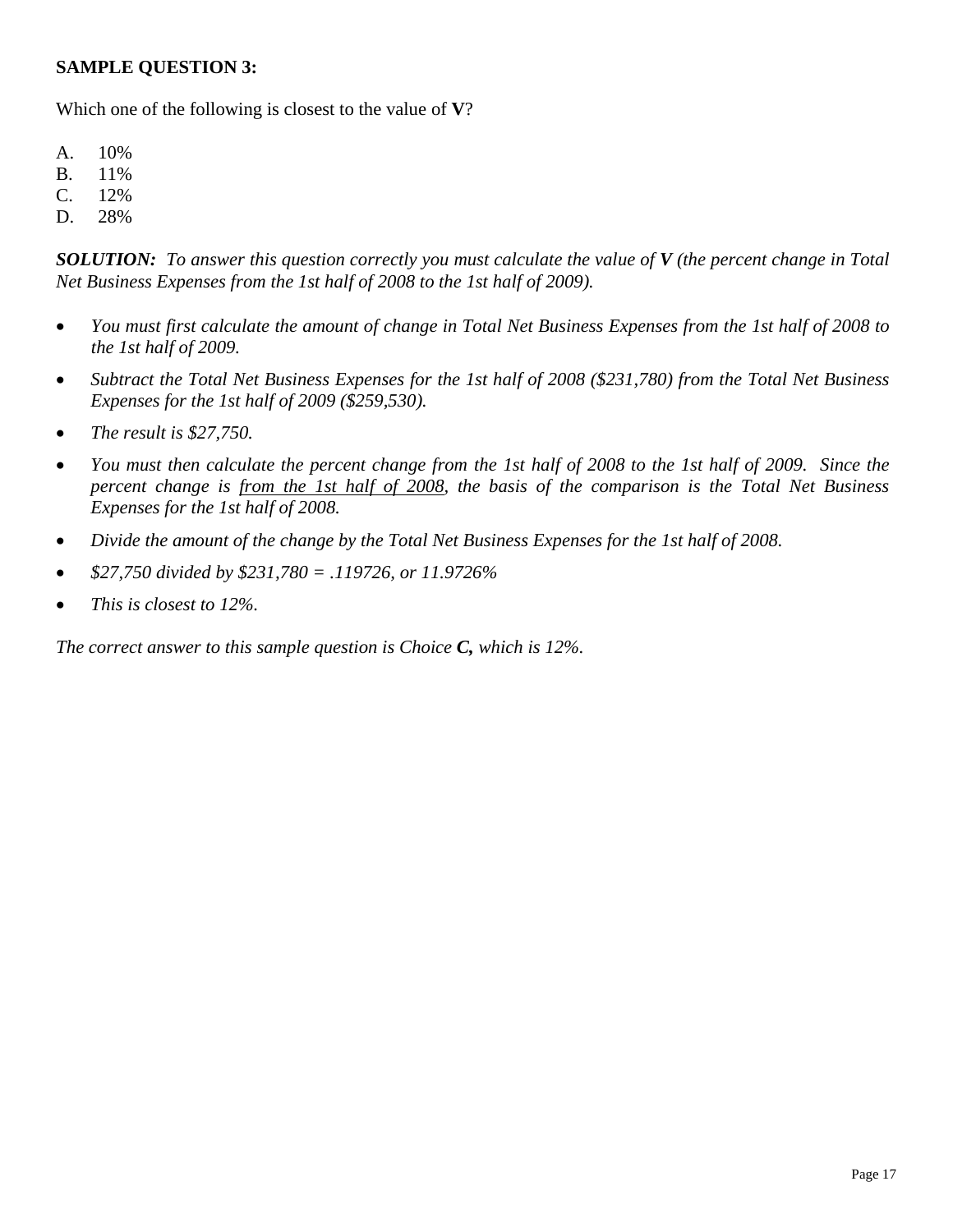<span id="page-17-0"></span>**[UNDERSTANDING AND INTERPRETING WRITTEN MATERIAL:](#page-2-0)** These questions test how well you comprehend written material. You will be provided with brief reading selections and will be asked questions about the selections. All the information required to answer the questions will be presented in the selections; you will not be required to have any special knowledge relating to the subject areas of the selections.

**TEST TASK:** For each question, you will be provided with a brief written selection, followed by a question and a set of alternative statements relating to the selection. You must choose the statement that best answers the question. Your answer should be based on the information found in the selection only, NOT on knowledge you may have about the subject from other sources.

#### **SAMPLE QUESTION:**

"The increasing demands upon our highways from a growing population and the development of forms of transportation not anticipated when the highways were first built have brought about congestion, confusion, and conflict, until the yearly toll of traffic accidents is now at an appalling level. If the death and disaster that traffic accidents bring throughout the year were concentrated into one calamity, we would shudder at the tremendous catastrophe. The loss is no less catastrophic because it is spread out over time and space."

Which one of the following statements concerning the yearly toll of traffic accidents is best supported by the passage above?

- A. It is increasing the demands for safer means of transportation.
- B. It has resulted in increased congestion, confusion, and conflict on our highways.
- C. It does not shock us as much as it should because the accidents do not all occur together.
- D. It has resulted mainly from the new forms of transportation.

**SOLUTION:** To answer this question correctly, you must evaluate each choice against the written selection and determine the one that is best supported by the written selection.

*Choice A: Nowhere in the passage does it say that there has been any demand for safer means of transportation. Someone who picks this choice may believe that there could be or should be a demand for safer transportation, but there is nothing in the passage to base it on. This choice is incorrect.* 

*Choice B: The passage states that it is the congestion, confusion, and conflict which results in the high toll of traffic accidents and not the other way around. A person who picks this choice could either be confused as to which is the cause and which is the effect or not have read the choice carefully. This choice is incorrect.* 

*Choice C: This choice is supported by the last two sentences in the passage. The writer says, "If …, we would shudder." (A shudder is a response to shock.) The implication is that we don't shudder because traffic accidents do not all occur at the same time and place. The writer then points out that we should think of the yearly toll as being catastrophic (shocking) even though the accidents are spread out over time and space. This choice is supported by the information in the passage.* 

*Choice D: There are two reasons given in the passage for the high accident rate. One is the development of new forms of transportation; the other is the increased highway use from a growing population. Neither one is described as the main reason. It is clearly incorrect to say that the new forms of transportation are the main reason. This choice is incorrect.*

*The correct answer to this sample question is C.*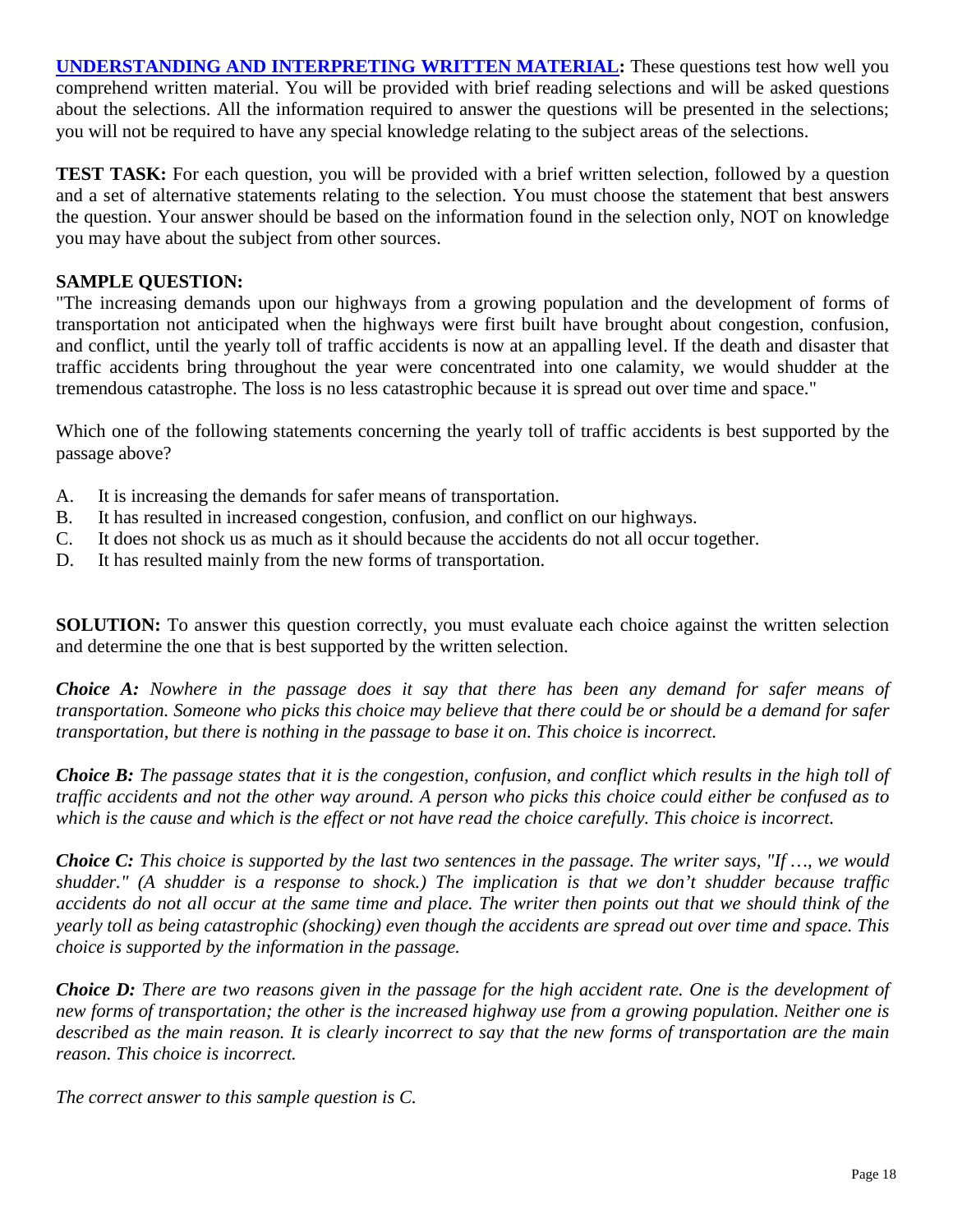#### **NEW YORK STATE DEPARTMENT OF CIVIL SERVICE Albany, New York 12239**

## **ADMISSION NOTICE**

<span id="page-18-0"></span>

| Social Security Number | XXX-XX-1326 | Print any name, address, or social security number CHANGES<br>OR CORRECTIONS here |            |          |
|------------------------|-------------|-----------------------------------------------------------------------------------|------------|----------|
|                        |             | Social Security Number                                                            |            |          |
|                        |             | Last Name                                                                         | First Name | м        |
| DOE, JANE<br>PO BOX 1  |             | Street Address                                                                    |            |          |
| ANY TOWN, NY 54321     |             | City or Post Office                                                               | State      | Zip Code |
|                        |             |                                                                                   |            |          |

| <b>TEST DATE</b>                                   | <b>REPORT BY</b> | <b>TEST LOCATION</b> |
|----------------------------------------------------|------------------|----------------------|
| January 1, 2020                                    | $9:30$ A.M.      | ANY TOWN HIGH SCHOOL |
| Do NOT report late. You may not be allowed to take |                  | 123 MAIN ST          |
| the test.                                          |                  | ANY TOWN, NY 54321   |
| <b>BRING THIS NOTICE TO THE TEST</b>               |                  |                      |

**THIS NOTICE CONTAINS IMPORTANT INFORMATION AND ADMITS YOU TO THE TEST.** Read this notice before the test date.

- Directions to your test center or a phone number to call for directions will be provided in this space.
- If food is **NOT** allowed, it will be stated here.

|   | <b>EXAM NO.</b> |                           | <b>TITLE</b>                                                                                                                                                                                                                                                                                                                                                                                                                                                                                                 |
|---|-----------------|---------------------------|--------------------------------------------------------------------------------------------------------------------------------------------------------------------------------------------------------------------------------------------------------------------------------------------------------------------------------------------------------------------------------------------------------------------------------------------------------------------------------------------------------------|
| A | 21-331          | Services Representative 1 | -- Do not add to or change any of the exam numbers or titles --                                                                                                                                                                                                                                                                                                                                                                                                                                              |
|   |                 | <b>CALCULATORS:</b>       | If there is an "A" or an "R" in this column, quiet, hand-held, solar or battery powered calculators<br>are allowed (A), or recommended (R). Devices with typewriter keyboards, "Spell-Checkers,"<br>"Personal Digital Assistants," "Address Books," "Language Translators," "Dictionaries," and any<br>similar devices are prohibited unless there is a special notice above this box specifically<br>authorizing them. If there is an "N" in the column, no calculating devices of any type are<br>allowed. |

**Affirmation:** I affirm under penalties of perjury that I have no prior knowledge of the contents of the test booklet or questions. I understand that the state of New York and the Department of Civil Service hold a common copyright over the test booklet and questions.

I agree, as a condition of being admitted to the examination, that I will not disclose to any person the contents of the test booklet or questions. I understand that I may be disqualified for violating these or any other conditions of taking the examination.

**\_\_\_\_\_\_\_\_\_\_\_\_\_\_\_\_\_\_\_\_\_\_\_\_\_\_\_\_\_\_\_\_\_\_\_ \_\_\_\_\_\_\_\_\_\_\_\_\_**

Sign in the presence of the test monitor Theorem Cate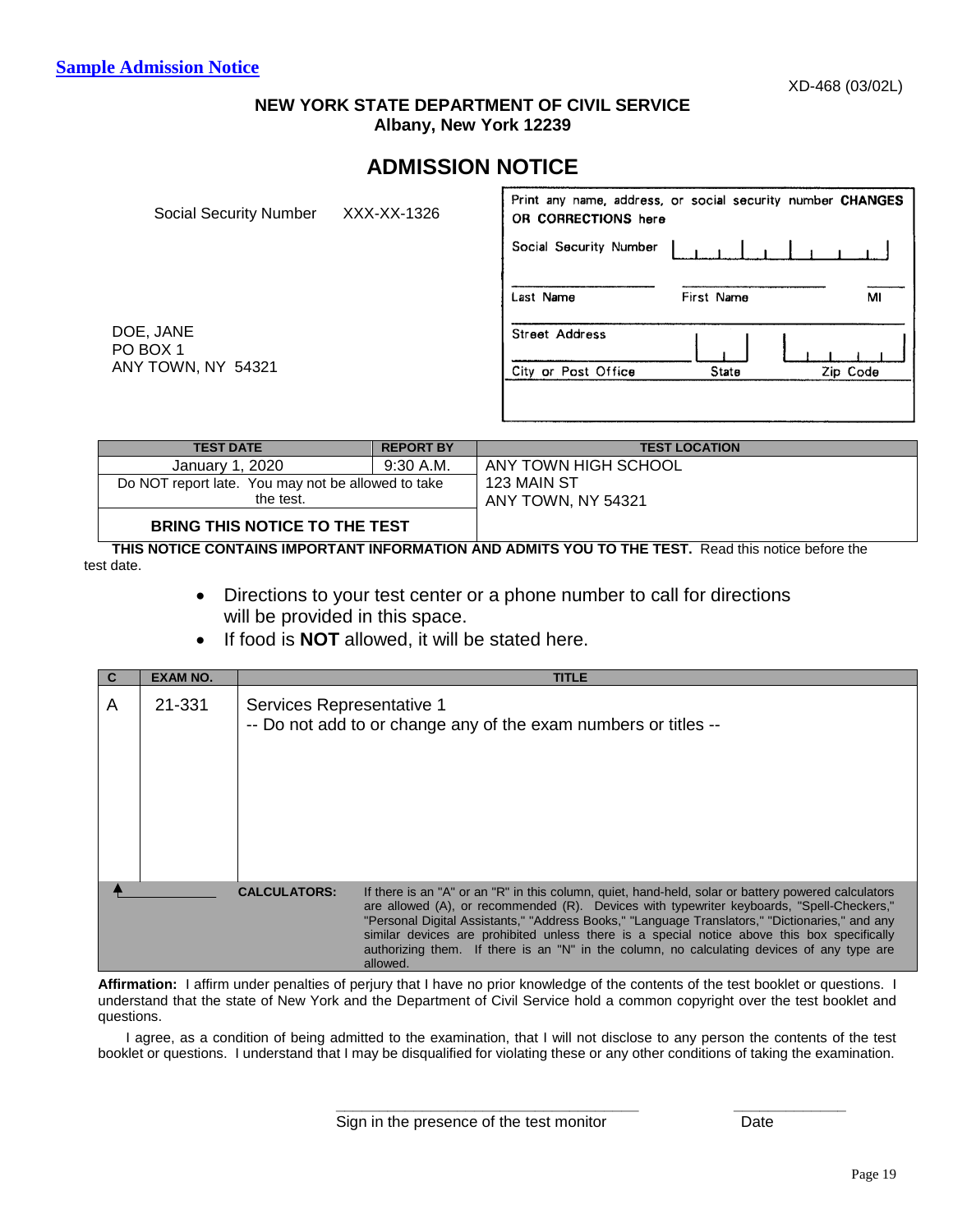## THIS NOTICE ADMITS YOU TO THE TEST. READ BOTH SIDES CAREFULLY

- **1. Bring this notice with you to the test.**
- **2. Bring identification that shows your name, signature and photograph (for example your driver's license, school ID or passport).**
- **3. Bring at least two sharpened No. 2 pencils. DO NOT bring highlighters, rulers, etc.**
- **4. You may bring a quiet lunch; however, no additional time will be allowed.**
- **5. You MAY NOT bring cellular phones, beepers, headphones or other similar communication devices to the test site. Their use is strictly prohibited and can result in disqualification.**
- **6. Smoking is strictly prohibited at all centers, including buildings and grounds.**
- **7. Test center assignments are based on zip codes. If the center to which you have been assigned presents a significant hardship, please call (518) 474-1768, 474-1775, 474-1802, OR 474-9911 between 7:30 A.M. and 4:15 P.M. After business hours, you may leave a message. We cannot accept collect calls.**
- **8. For emergency situations occurring on the test date, call one of the numbers listed above. Staff are available on the test date to accept your calls.**
- **9. If you and other members of your household are taking the same examination(s) and are scheduled for testing on different days or times, you MUST call one of the phone numbers above to notify us.**
- **10. To be admitted to the test, you must be present at the reporting time printed on the reverse side. You may not be allowed in the building earlier than one half hour before the time printed. Those who arrive late may not be allowed to take the test.**
- **11. Warning: You must read and understand the affirmation on the front of this notice and sign it in the presence of the test monitor. Any possession of test questions and/or answers, even those reconstructed or transcribed from memory after administration of this test, may be considered an illegal act pursuant to Civil Service Law section 50**(11).

#### **NOTE:**

\*This notice does not necessarily mean that you meet the minimum qualifications. Statements in your application may be investigated later.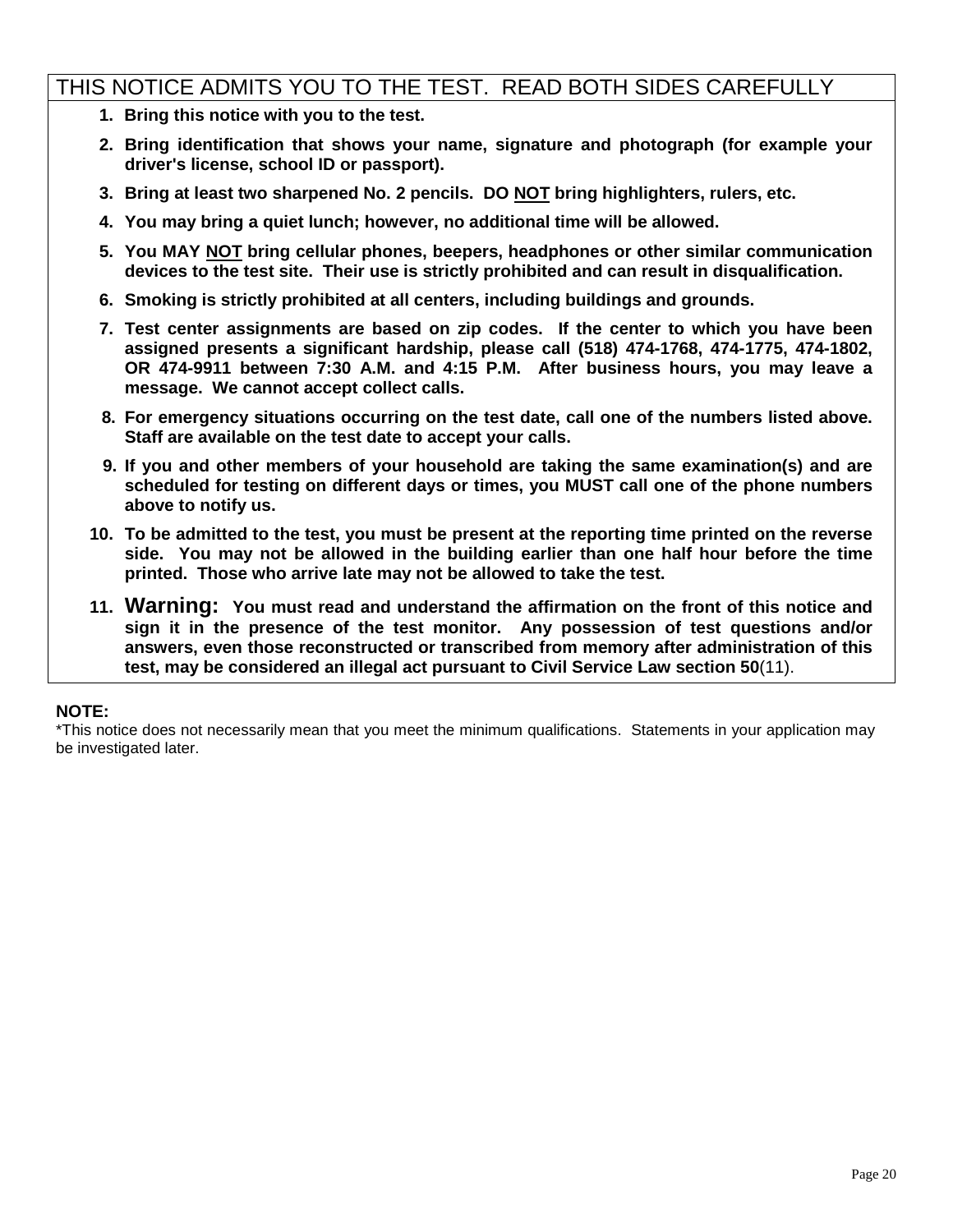<span id="page-20-0"></span>J.

New York State Department of Civil Service **CANDIDATE DIRECTIONS** 

#### **January 1, 2020**

#### **Services Representative Series**

- 1. Fill in your Candidate Identification Number (your Social Security Number) in the upper-right-hand corner of these directions.
- 2. Place your Admission Notice and Driver's License or other photo identification on your desk. The Monitor will come around the room to verify everyone's identity while you read these directions. Do not sign your Admission Notice until the Monitor tells you to do so.
- 3. Read the instructions on your answer sheet. Fill in your Candidate Identification Number (ID), today's date, the titles and numbers of the exams you are taking today, and the city or town, building, and room in which you are taking your exams.
- 4. Complete Part A of any purple Bio-Data Research Questionnaire that is on your desk. This is voluntary.
- 5. Follow these general rules:
	- . Record all your answers on the separate answer sheets. You may write in the test booklet, but you will receive credit only for answers you record on the separate answer sheets.
	- . Books or other reference materials MAY NOT be used. If you have any with you, put them under your seat.
	- · Calculators MAY be used. Quiet, hand-held, solar- or battery-powered calculators are permitted. Devices with typewriter keyboards are prohibited.
	- . The use of cell phones, pagers, headphones, and any other communication devices is strictly prohibited at this test site. Any use or display of these devices during the administration of the test can result in your disqualification. If you have such devices with you now, you must turn them off and place them out of sight. You MAY NOT use them during any restroom break you take outside of this room. Do not display these devices again until you have completed your examination and you have left the building.
	- · Scratch paper: If needed, raise your hand. Put your ID number on each sheet provided.
	- . Restrooms: If you need to use one during the exam, raise your hand.

#### 6. When you get your test booklets:

- . Do not open your booklets until the Monitor directs you to do so.
- . Check the booklet numbers to make sure they are the correct ones as shown in step 11 of these directions. If you do not receive a booklet required for your examination, raise your hand and ask the monitor for the booklet number that you need.
- Write your ID number, city or town, building, and room in the upper-right-hand corner of the front covers.
- . Count the number of sheets of paper (including the covers) that make up the booklets without looking inside. If your count does not agree with the number of sheets indicated on the booklet's front cover, raise your hand so the Monitor can give you a new test booklet. Failing to report missing pages may result in disqualification.
- . Raise your hand to signal the Monitor if during the test you find your test booklet is defective.
- Enter the test booklet numbers in the appropriate spaces on your answer sheets.
- 7. Review Opportunity: The front cover of each test booklet will indicate which questions (if any) are open for candidate review before the answer keys are officially approved for use in rating the test papers. If you want to review these questions, ask for a "Review Information Sheet" when the Monitor comes to collect your papers. You must fill in the form on the bottom portion of that sheet and give it to the Monitor before you leave today. This is your only opportunity to request a review.
- 8. When to start: Do not begin until the Monitor tells you to do so. When the Monitor tells you to begin, write the time in the "Time Began" box on your answer sheet. You may then start answering the questions.
- 9. When you are finished:
	- . Enter the time you finish in the "Time Ended" box on your answer sheet.
	- . Arrange your papers with the Admission Notice on top, followed by the Bio-Data Research Questionnaire, answer sheets, test booklets, these directions, and all scratch paper.
	- . Read step 7 (above) "Review Opportunity" and, if the opportunity for review exists, decide if you want to ask the Monitor for a "Review Information Sheet."
	- . Raise your hand to signal the Monitor to come and collect all your papers.
- 10. Time Allowance: 4 HOUI'S to answer all questions you are required to answer in this series.

IMPORTANT - CONTINUE WITH DIRECTIONS ON NEXT PAGE

B1ADXL/XC-tmc

Orange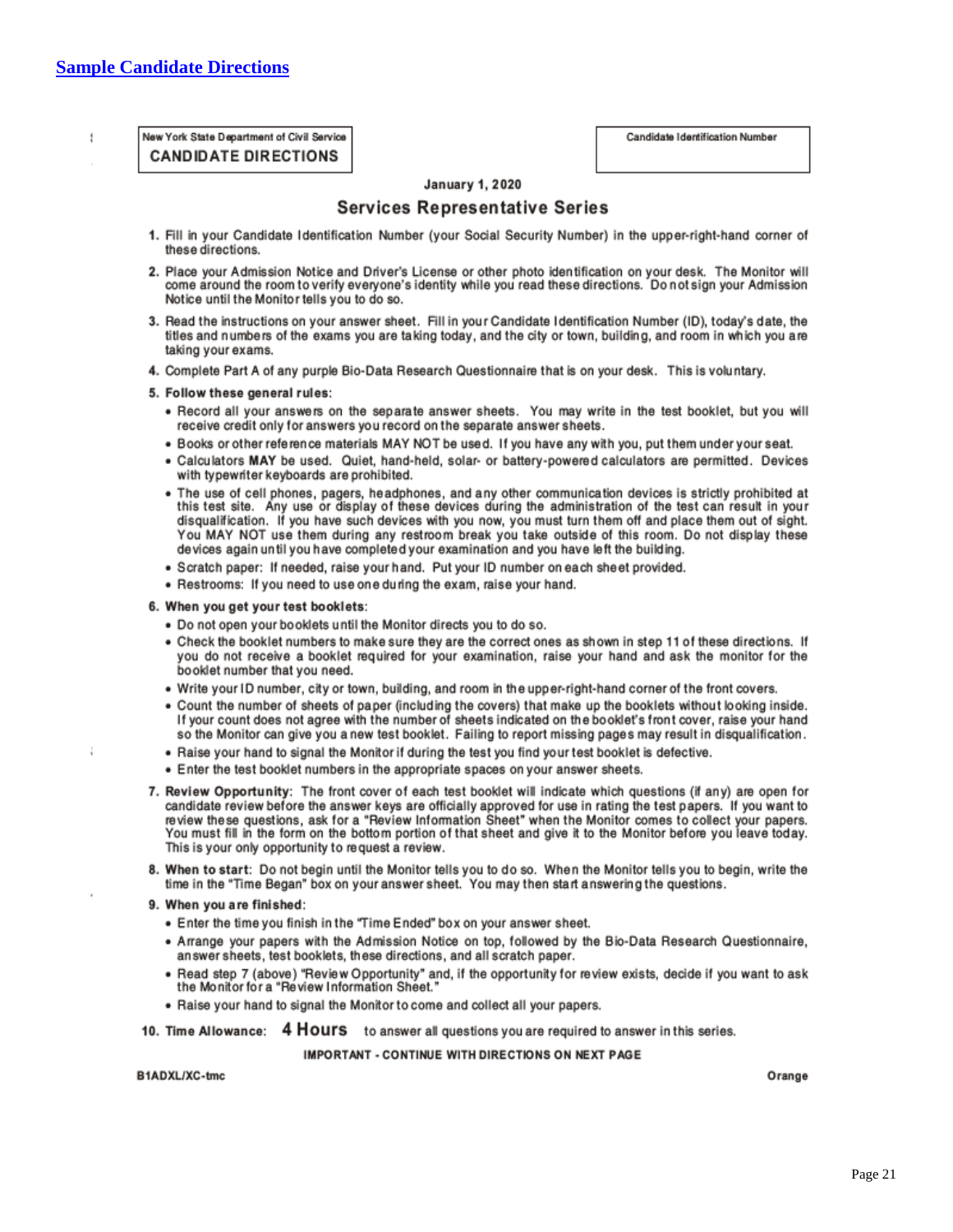## <span id="page-21-0"></span>**[How to Read the Candidate Directions](#page-2-0)**

#### New York State Department of Civil Service CANDIDATE DIRECTIONS

Candidate Identification Number

|                                            | <b>UANDIDATE DIRECTIONS</b>                                                                                                                                           |                                                                                                                                                                                                                                                                                                                                                                                                                                                                                                                                              |        |
|--------------------------------------------|-----------------------------------------------------------------------------------------------------------------------------------------------------------------------|----------------------------------------------------------------------------------------------------------------------------------------------------------------------------------------------------------------------------------------------------------------------------------------------------------------------------------------------------------------------------------------------------------------------------------------------------------------------------------------------------------------------------------------------|--------|
|                                            |                                                                                                                                                                       | <b>January 1, 2020</b>                                                                                                                                                                                                                                                                                                                                                                                                                                                                                                                       |        |
|                                            |                                                                                                                                                                       | <b>Services Representative Series</b>                                                                                                                                                                                                                                                                                                                                                                                                                                                                                                        |        |
| Begin here.                                | 1. Fill in your Candidate Identification Number (your Social Security Number) in the upper-right-hand corner of                                                       |                                                                                                                                                                                                                                                                                                                                                                                                                                                                                                                                              |        |
| <b>Enter your Social</b>                   | these directions.                                                                                                                                                     |                                                                                                                                                                                                                                                                                                                                                                                                                                                                                                                                              |        |
| Security Number.                           | 2. Place your Admission Notice and Driver's License or other photo identification on your desk. The Monitor will                                                      | come around the room to verify everyone's identity while you read these directions. Do not sign your Admission                                                                                                                                                                                                                                                                                                                                                                                                                               |        |
| Read instructions.                         | Notice until the Monitor tells you to do so.                                                                                                                          |                                                                                                                                                                                                                                                                                                                                                                                                                                                                                                                                              |        |
| <b>Listen to the Monitor</b>               | 3. Read the instructions on your answer sheet. Fill in your Candidate Identification Number (ID), today's date, the<br>taking your exams.                             | titles and numbers of the exams you are taking today, and the city or town, building, and room in which you are                                                                                                                                                                                                                                                                                                                                                                                                                              |        |
|                                            | 4. Complete Part A of any purple Bio-Data Research Questionnaire that is on your desk. This is voluntary.                                                             |                                                                                                                                                                                                                                                                                                                                                                                                                                                                                                                                              |        |
| <b>Answer Sheets</b>                       | 5. Follow these general rules:                                                                                                                                        |                                                                                                                                                                                                                                                                                                                                                                                                                                                                                                                                              |        |
|                                            |                                                                                                                                                                       | . Record all your answers on the separate answer sheets. You may write in the test booklet, but you will<br>receive credit only for answers you record on the separate answer sheets.                                                                                                                                                                                                                                                                                                                                                        |        |
|                                            | with typewriter keyboards are prohibited.                                                                                                                             | . Books or other reference materials MAY NOT be used. If you have any with you, put them under your seat.<br>· Calculators MAY be used. Quiet, hand-held, solar- or battery-powered calculators are permitted. Devices                                                                                                                                                                                                                                                                                                                       |        |
| <b>Prohibited</b><br><b>Devices</b>        |                                                                                                                                                                       | . The use of cell phones, pagers, headphones, and any other communication devices is strictly prohibited at<br>this test site. Any use or display of these devices during the administration of the test can result in your<br>disqualification. If you have such devices with you now, you must turn them off and place them out of sight.<br>You MAY NOT use them during any restroom break you take outside of this room. Do not display these<br>devices again until you have completed your examination and you have left the building. |        |
|                                            | • Restrooms: If you need to use one during the exam, raise your hand.                                                                                                 | · Scratch paper: If needed, raise your hand. Put your ID number on each sheet provided.                                                                                                                                                                                                                                                                                                                                                                                                                                                      |        |
|                                            | 6. When you get your test booklets:                                                                                                                                   |                                                                                                                                                                                                                                                                                                                                                                                                                                                                                                                                              |        |
| <b>Test Booklet(s)</b>                     | . Do not open your booklets until the Monitor directs you to do so.                                                                                                   | • Check the booklet numbers to make sure they are the correct ones as shown in step 11 of these directions. If                                                                                                                                                                                                                                                                                                                                                                                                                               |        |
| To determine which<br>booklet(s) you need, | booklet number that you need.                                                                                                                                         | you do not receive a booklet required for your examination, raise your hand and ask the monitor for the                                                                                                                                                                                                                                                                                                                                                                                                                                      |        |
| see step 11.                               |                                                                                                                                                                       | . Write your ID number, city or town, building, and room in the upper-right-hand corner of the front covers.<br>• Count the number of sheets of paper (including the covers) that make up the booklets without looking inside.<br>If your count does not agree with the number of sheets indicated on the booklet's front cover, raise your hand<br>so the Monitor can give you a new test booklet. Failing to report missing pages may result in disqualification.                                                                          |        |
| Do Not open your                           |                                                                                                                                                                       | . Raise your hand to signal the Monitor if during the test you find your test booklet is defective.                                                                                                                                                                                                                                                                                                                                                                                                                                          |        |
| Test Booklet(s) until                      |                                                                                                                                                                       | • Enter the test booklet numbers in the appropriate spaces on your answer sheets.                                                                                                                                                                                                                                                                                                                                                                                                                                                            |        |
| you are told to do so.                     | 7. Review Opportunity: The front cover of each test booklet will indicate which questions (if any) are open for<br>This is your only opportunity to request a review. | candidate review before the answer keys are officially approved for use in rating the test papers. If you want to<br>review these questions, ask for a "Review Information Sheet" when the Monitor comes to collect your papers.<br>You must fill in the form on the bottom portion of that sheet and give it to the Monitor before you leave today.                                                                                                                                                                                         |        |
| <b>Starting Exam</b>                       | 8. When to start: Do not begin until the Monitor tells you to do so. When the Monitor tells you to begin, write the                                                   | time in the "Time Began" box on your answer sheet. You may then start answering the questions.                                                                                                                                                                                                                                                                                                                                                                                                                                               |        |
|                                            | 9. When you are finished:                                                                                                                                             |                                                                                                                                                                                                                                                                                                                                                                                                                                                                                                                                              |        |
| What to do when you                        |                                                                                                                                                                       | . Enter the time you finish in the "Time Ended" box on your answer sheet.<br>. Arrange your papers with the Admission Notice on top, followed by the Bio-Data Research Questionnaire,                                                                                                                                                                                                                                                                                                                                                        |        |
| <b>Finish the Exam.</b>                    |                                                                                                                                                                       | answer sheets, test booklets, these directions, and all scratch paper.                                                                                                                                                                                                                                                                                                                                                                                                                                                                       |        |
|                                            |                                                                                                                                                                       | • Read step 7 (above) "Review Opportunity" and, if the opportunity for review exists, decide if you want to ask<br>the Monitor for a "Review Information Sheet."                                                                                                                                                                                                                                                                                                                                                                             |        |
|                                            |                                                                                                                                                                       | . Raise your hand to signal the Monitor to come and collect all your papers.                                                                                                                                                                                                                                                                                                                                                                                                                                                                 |        |
| <b>TIME</b>                                | 10. Time Allowance: 4 HOUI'S to answer all questions you are required to answer in this series.                                                                       |                                                                                                                                                                                                                                                                                                                                                                                                                                                                                                                                              |        |
|                                            |                                                                                                                                                                       | <b>IMPORTANT - CONTINUE WITH DIRECTIONS ON NEXT PAGE</b>                                                                                                                                                                                                                                                                                                                                                                                                                                                                                     |        |
| allowance                                  | B1ADXL/XC-tmc                                                                                                                                                         |                                                                                                                                                                                                                                                                                                                                                                                                                                                                                                                                              | Orange |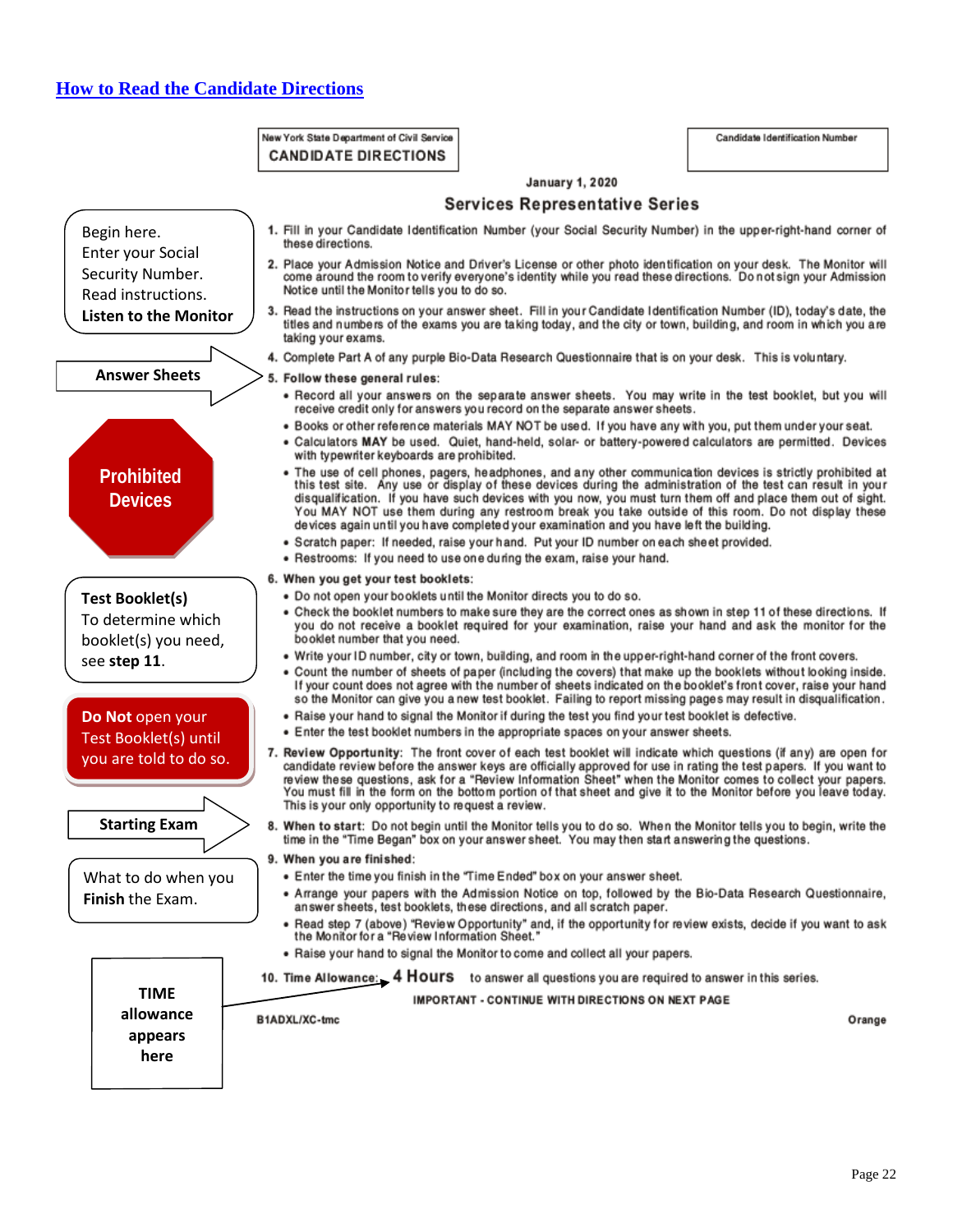

<span id="page-22-0"></span> $-2-$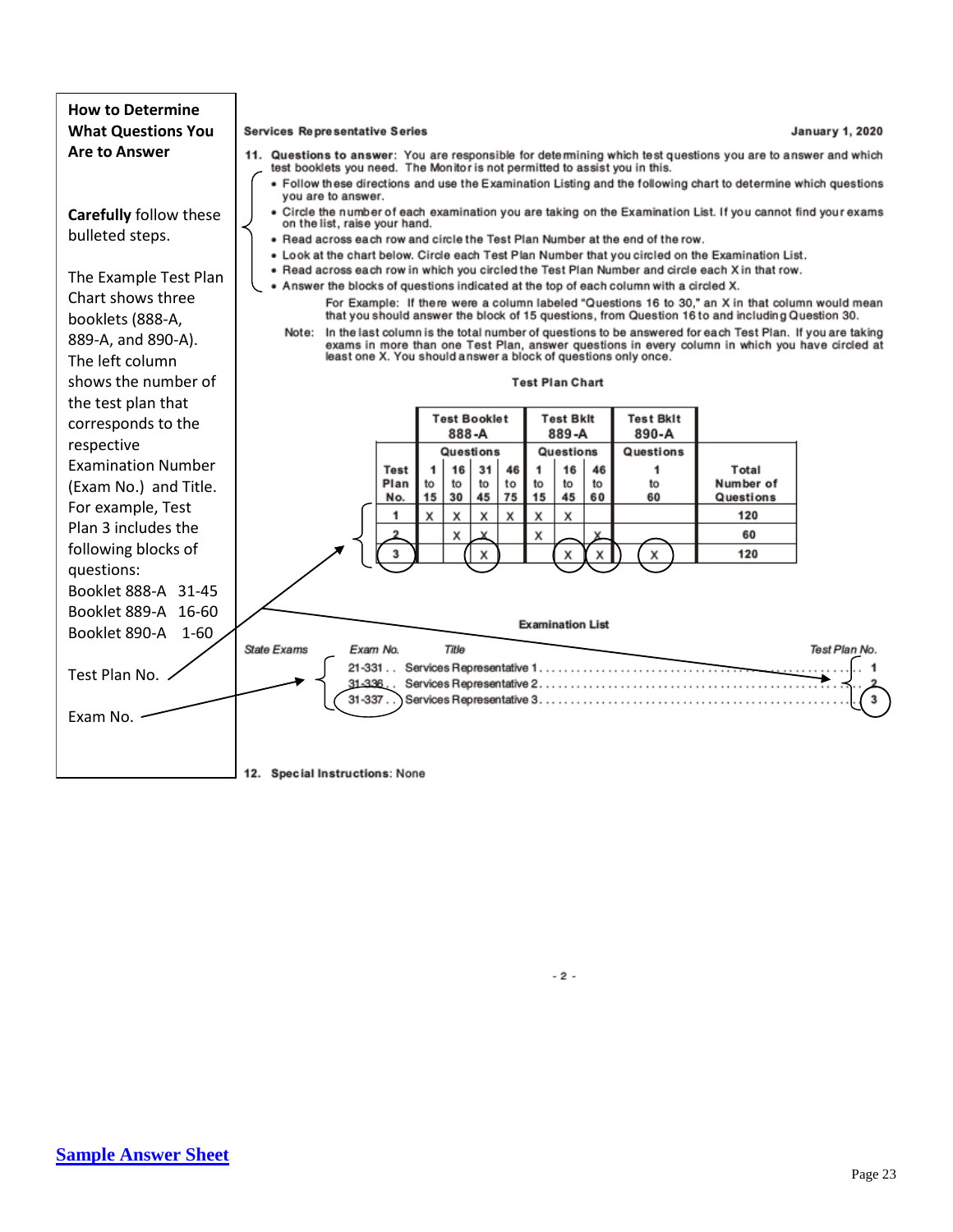## **DO NOT WRITE ON THIS SIDE OF YOUR ANSWER SHEET**

#### **HOW TO FILL IN YOUR ANSWER SHEET**

Read these instructions carefully. If you do not follow these instructions, your paper may not be scored properly.

- Use only a Number 2 pencil.
- Completely erase any marks you wish to change.
- DO NOT make stray marks or smudges on either side of this sheet.
- DO NOT bend or fold any part of this sheet.
- Completely fill in the circle with dark pencil marks.

Example:



IDENTIFICATION NO. – This number is on your Admission Notice or is the number you entered on your Identification Card. Print your Identification Number in the left column AND fill in the circle next to each one with the same number in it.

EXAMINATION  $NO(S)$  AND TITLE(S) – Write the number and title of each examination you are taking in this space.



TEST BOOKLET NO. – This number is on the front cover of your Test Booklet in large print. Write the number of the Test Booklet you use on the Answer Sheet. Write in the number AND fill in the circle for each. See sample above.

TIME BEGAN—TIME ENDED – Write the time you start in the Time Began box. Write the time you finish in the Time Ended box. See sample above.

YOUR ANSWERS – The questions to be answered on this Answer Sheet each have four possible answers, lettered A, B, C, D. For each question, pick the one best answer and fill in the space on your Answer Sheet under the same letter as your answer. Be sure the space you fill in is next to the same number as the number of the question you are answering. If your instructions tell you to skip questions in the Test Booklet, be sure to skip the matching spaces on the Answer Sheet for those questions too. MARK ONLY ONE ANSWER FOR EACH QUESTION.

| Sample Question:                     | A B C D         |
|--------------------------------------|-----------------|
| 1. The capital of New York State is: | $1 \bullet$ OOC |
| A. Albany<br>B. Buffalo              | A B C D         |
| C. Syracuse                          | 2000C           |
| D. Elmira                            | A B C D         |
|                                      | רמו             |

**PERSONAL PRIVACY PROTECTION LAW NOTIFICATION** – The information you provide on this application is being requested in accordance with section 50 of the Civil Service Law, particularly subdivisions (1) and (3) for the principle purpose of administering a civil service examination. The information will be used in accordance with section 96(1) of the Personal Privacy Protection Law, particularly subdivisions 9(b), (e), and (f). Failure to provide the information requested may prevent you from participating in the examination or from being appointed. This information will be maintained by the Director, Testing Services Division, NYS Department of Civil Service, Albany, NY 12239. For information relating only to the Personal Privacy Law, call (518) 457-9375.

<span id="page-23-0"></span>NEW YORK STATE DEPARTMENT OF CIVIL SERVICE ANSWER SHEET XD-43 (2/07L) **[Sample Test Booklet Cover](#page-2-0)**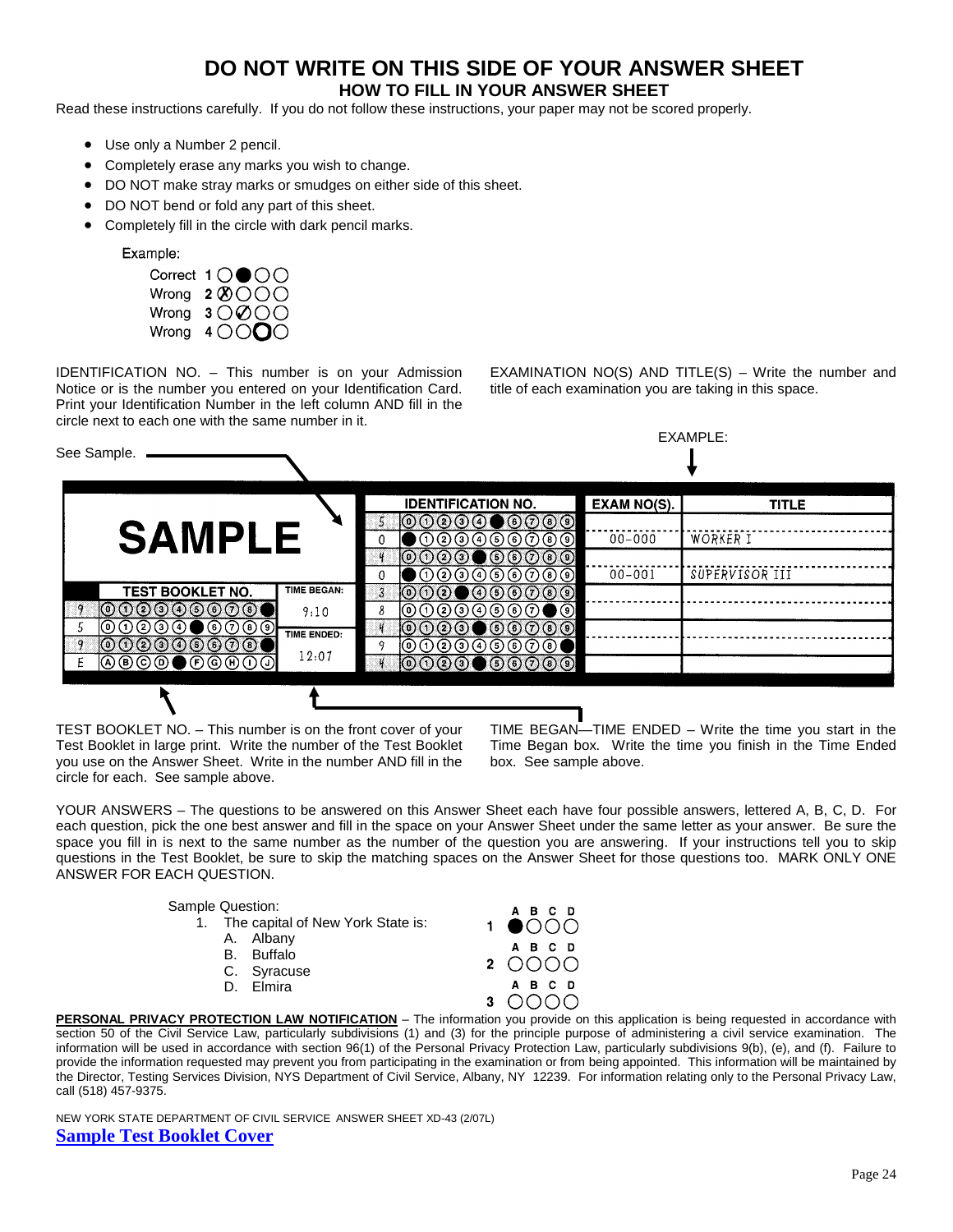Test Date: January 1, 2020

| Candidate Identification Number |      |
|---------------------------------|------|
| Held at: (City, Town)           |      |
| Building                        | Room |

## **Services Representative Series**

**TEST BOOKLET NUMBER** 



Mark your answer sheet Œ to look exactly like this

(Make sure you fill in your answers to the correct questions under the correct test booklet number on your answer sheet.)



- DO NOT OPEN your test booklets until the Monitor tells you to do so.
- SHEETS OF PAPER in this test booklet (including covers):

|--|

- QUESTIONS in this test booklet: 75
- REFER to step 11 of your candidate directions to determine which test questions you are to answer and which test booklets you need.
- ANSWER SHEET to use: Orange ink (XD-43). One is required for this test booklet.

. . . . . . . . .

REVIEW OPPORTUNITY: Questions 1-15, 31-45 are open for candidate review.

\* \* \* \* \* \* \* \* \* \*

WARNING: This booklet, the test questions, the key answers, your answers, scratch papers, notes, and all other material relating to this test are the property of the New York State Department of Civil Service. Candidates may not remove copies of this material from the premises of the test or review room. Any removal, reproduction, reconstruction, transcription, or other use of this material, including reconstruction or transcription from memory after administration of this test, may be considered an illegal act pursuant to Civil Service Law section 50(11) and thereby punishable by imprisonment and/or fine.

© 2000 New York State Department of Civil Service

<span id="page-24-0"></span>**How to Read [the Test Booklet Cover](#page-2-0)**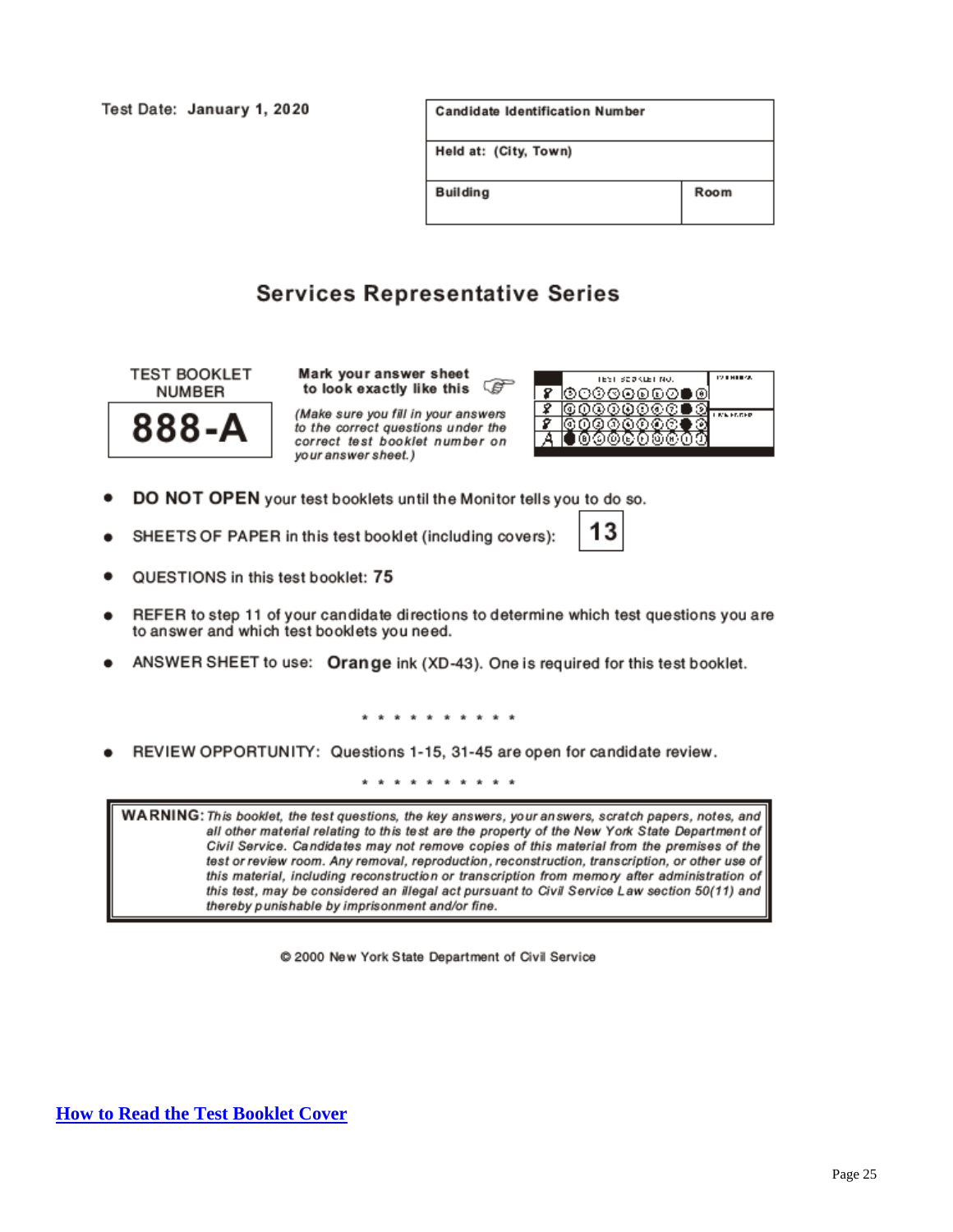Test Date**: January 1, 2020 Candidate Identification Number**

**13**

**Held at: (City, Town)**

**Building Room** 

## **Services Representative Series**

 TEST BOOKLET NUMBER



# **Mark your answer sheet**<br> **to look exactly like this**<br>  $\begin{matrix}\n\mathbf{G} \\
\mathbf{G}\n\end{matrix}$ **to look exactly like this**

*(Make sure you fill in your answers to the correct questions under the correct test booklet number on your answer sheet.)*



*Each test booklet requires a separate answer sheet. The test booklet number must be entered on the answer sheet. Above is an example of how to fill out an answer sheet for a Test Booklet with the number 888-A.* 

- **DO NOT OPEN** your test booklets until the Monitor tells you to do so.
- SHEETS OF PAPER in this test booklet (including covers):

*The monitor will ask you to count the sheets of paper in your booklet to ensure your booklet is complete.*

- QUESTIONS in this test booklet: **75**
- REFER to step 11 of your candidate directions to determine which test questions you are to answer and which test booklets you need.

*Be sure that you are answering the correct block of questions, and that the answer number on the answer sheet matches the question number in the booklet.*

• ANSWER SHEET to use: **Orange** ink (XD-43). One is required for this test booklet.

*Enter only those EXAM NO(S). and TITLES that appear on your admission notice! Be certain to record your answers on the ORANGE ink answer sheet.*

**\* \* \* \* \* \* \* \* \* \***

• REVIEW OPPORTUNITY: Questions 1-15, 31-45 are open for candidate review.

*The Review Opportunity informs you about which, if any, questions and answers can be reviewed. This session is usually held at State Review Centers between 9:00 a.m. – 1:00 p.m. on the Saturday following the date of the exam.*

#### **\* \* \* \* \* \* \* \* \* \***

<span id="page-25-0"></span>**WARNING:** *This booklet, the test questions, the key answers, your answers, scratch papers, notes, and all other material relating to this test are the property of the New York State Department of Civil Service. Candidates may not remove copies of this material from the premises of the test or review room. Any removal, reproduction, reconstruction, transcription, or other use of this material, including reconstruction or transcription from memory after administration of this test, may be considered an illegal act pursuant to Civil Service Law section 50(11) and thereby punishable by imprisonment and/or fine.*

© 2011 New York State Department of Civil Service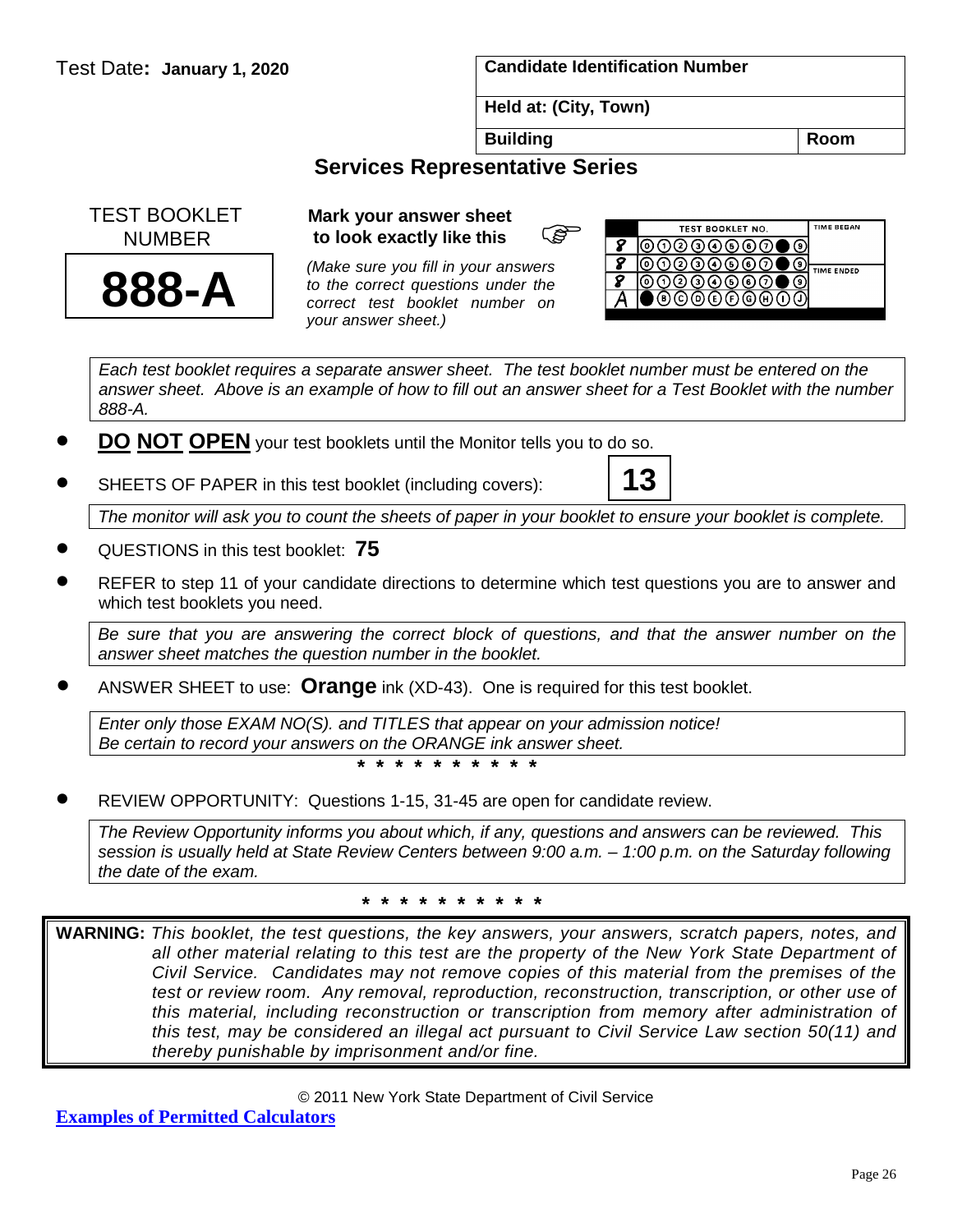You will be advised on your Admission Notice whether or not calculators are permitted.

If calculators are permitted, they must be quiet, hand-held, solar- or battery-powered.

Devices with typewriter keyboards such as computer, spell-checkers, personal digital assistants, address books, language translators, dictionaries, cell phones, and any similar devices are prohibited.

Depicted below and on the following page are examples of permitted and not permitted calculators.

## **PERMITTED CALCULATORS**

Pictured below are two examples of calculators that ARE permitted.



# <span id="page-26-0"></span>**[CALCULATORS THAT ARE NOT PERMITTED](#page-2-0)**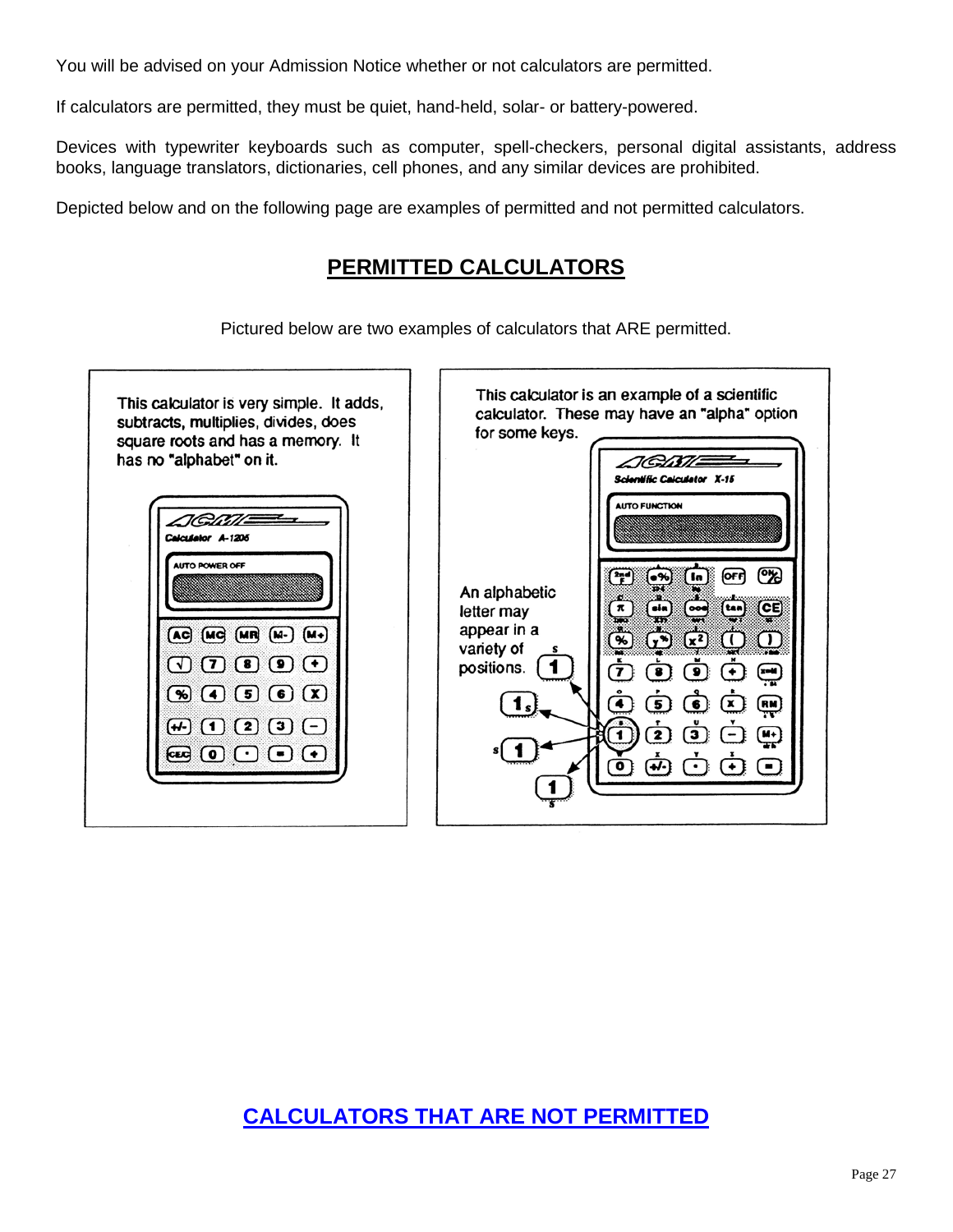Any devices with keyboards set up like a typewriter are NOT permitted.

|  |  | 2 |  | $\sqrt{5}$ | 6<br>о | 78<br>œ | 9 |  |  |  |  |  |
|--|--|---|--|------------|--------|---------|---|--|--|--|--|--|
|  |  |   |  |            |        |         |   |  |  |  |  |  |
|  |  |   |  |            |        |         |   |  |  |  |  |  |
|  |  |   |  |            | Β      |         |   |  |  |  |  |  |
|  |  |   |  |            |        |         |   |  |  |  |  |  |

This is an example of a typical typewriter keyboard.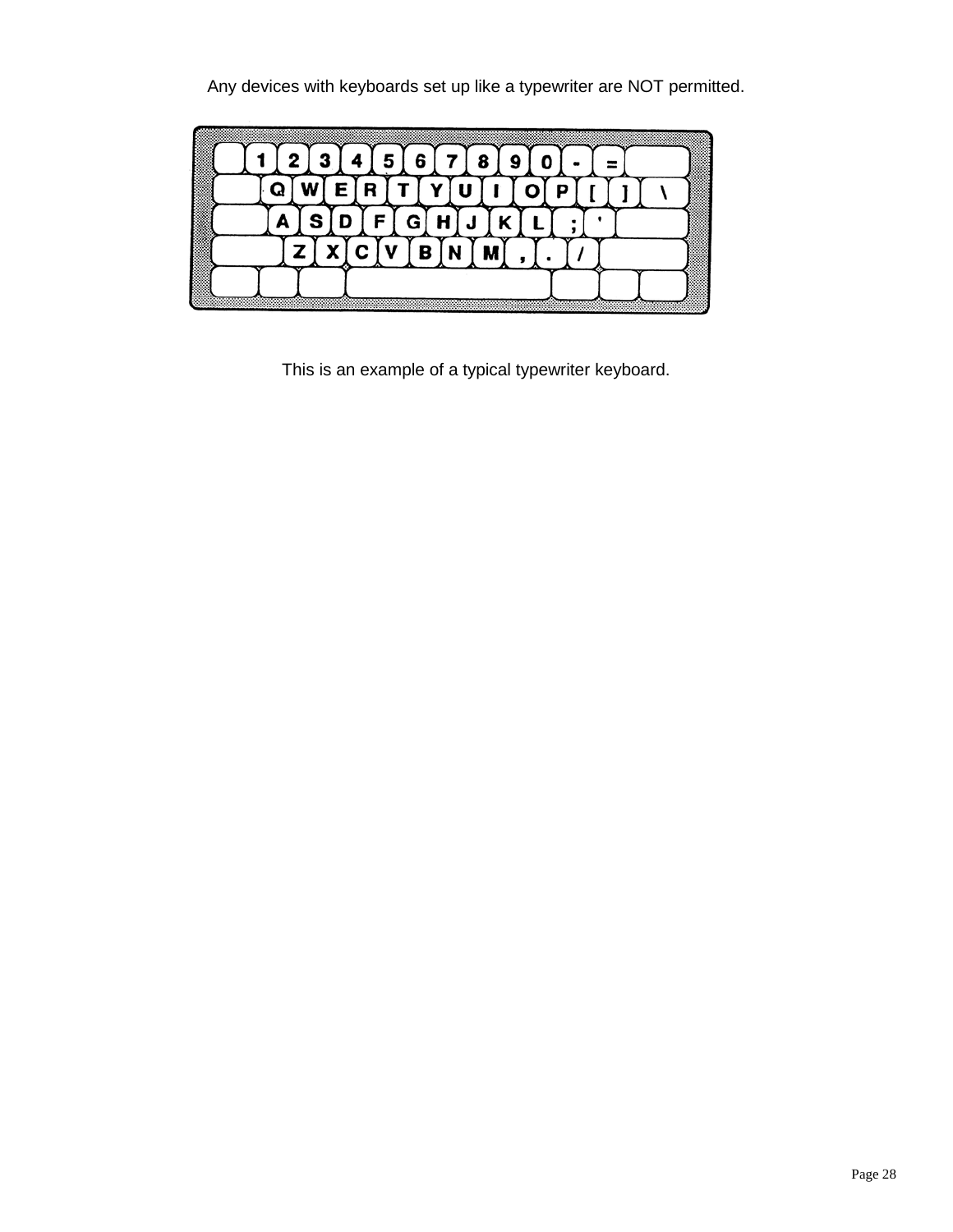It is the policy of the New York State Department of Civil Service to provide reasonable accommodation to ensure effective communication of information to individuals with disabilities. If you need an auxiliary aid or service to make this information available to you, please contact the New York State Department of Civil Service Public Information Office at (518) 457-9375.